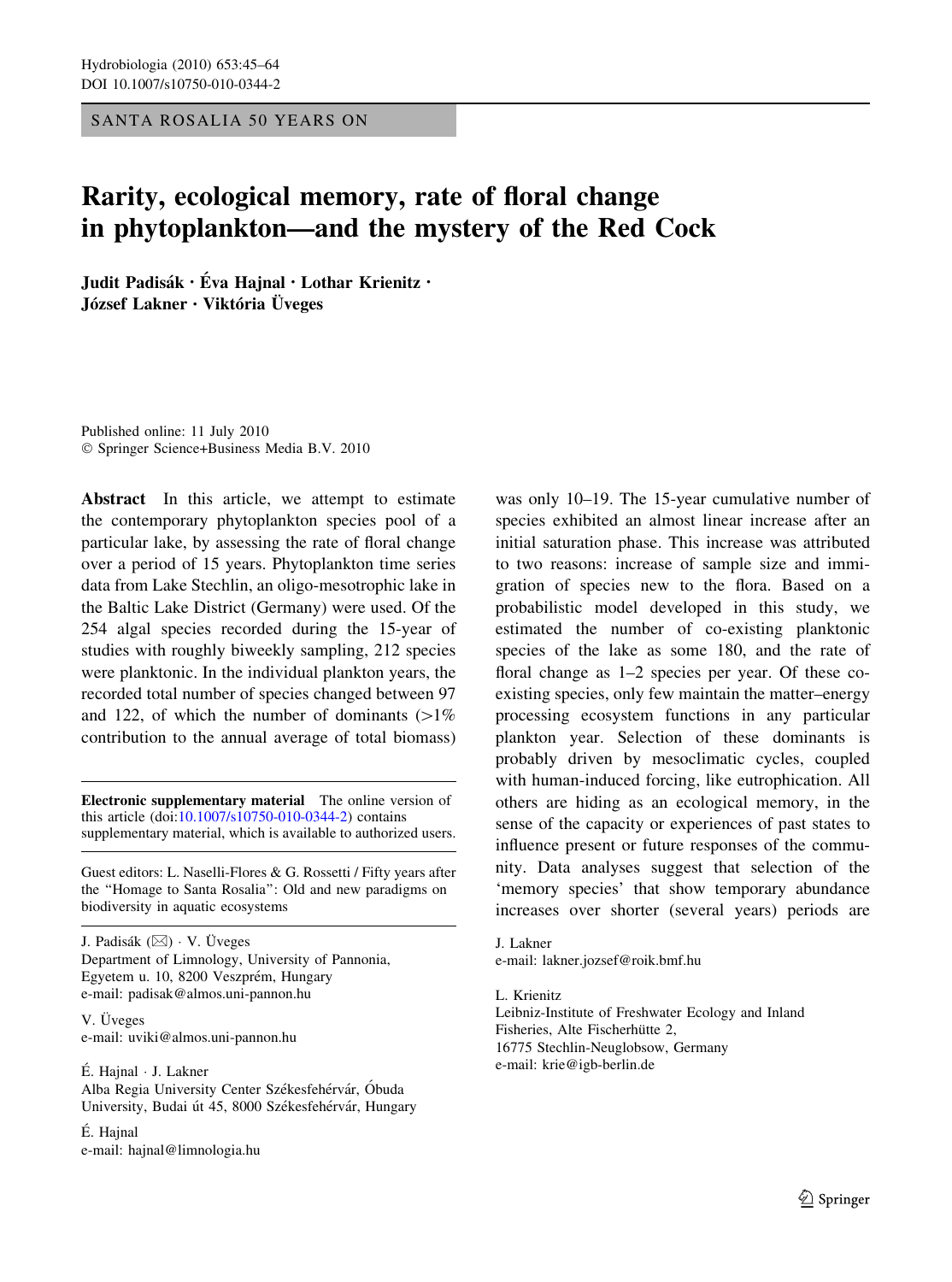largely dependent upon the dominants. These results show that interspecific interactions and the particular autecological features of the dominants, together with their effects on the whole ecosystem, act as a major organizing force. Some phytoplankton species, like Planktothrix rubescens, are efficient ecosystem engineers with cascading effects of both a top-down and bottom-up nature. Historical scientific data on Planktothrix blooms in Lake Stechlin suggest cyclic patterns in long-term development of phytoplankton which, as the legend of the Red Cock suggests, dates back much further than scientific archives.

Keywords Rarity · Phytoplankton assemblages · Planktothrix rubescens · Floral change · Community ecology - Ecological memory - Lake Stechlin

#### Introduction

Rare is interesting. Rare is special and valuable. It could be a precious gem or an old railway ticket from a remote place—regardless of what the rare item is, rarity is, in itself, attractive. A substantial part of natural science was built upon observations and events that were observed only sporadically or even accidentally. From Aristotle to the modern metaphysicians, scientists were looking for observations that proved their hypotheses. They did not investigate the multitude of cases where facts were inconsistent with theory. The need to apply a vast number of statistical tests to large data sets to prove or falsify a scientific hypothesis is the requirement of the modern scientific paradigms, and we have to confess that these trials, in themselves and if applied automatically, often result in nonsense.

Biology is no exception. A whole regiment of biologists and naturalists have been searching for extreme habitats where they hoped to find rare species that are new to science. Whilst in ancient times a rare species was simply interesting or increased the reputation of the scientist who described it, the ecological term 'rarity' gained importance in modern science, especially in conservation biology. Nature protection needed definitions. The number of categories that concern rarity is almost infinite (e.g. Munton, [1987](#page-18-0)). Rarity in biology is often understood as being either spatially limited or low in abundance. According to Reveal [\(1981](#page-19-0)) '… rarity is merely the current status of an …. organism which, by any combination of biological or physical factors, is restricted either in numbers or area to a level that is demonstrably less than the majority of other organisms of comparable taxonomic entities.'

Regarding abundance, this concept needs quantification (abundance proportions) of species in an assemblage so that we can make a distinction between frequent and rare. However, finding appropriate criteria for quantifying 'rare' is difficult, especially if exactly quantified species proportions are unknown. A number of criteria were used for defining rare species of different biota, such as 'found less then five times' (birds; Thomas, [1979\)](#page-19-0), 'not more than 10 individuals or three clumps in the field' (plants; Usher, [1986\)](#page-19-0) or 'recorded in 15 or fewer 10 km squares of the British national grid since 1950 during an extensive field survey' (mosses; Longton, [1992\)](#page-18-0).

In the previous paragraph, we purposely used examples from terrestrial macrobiota. Birds, plants and mosses make strikingly apparent the difficulty that we face with phytoplankton. The short generation time of phytoplankton made this group excellent for testing hypotheses such as competitive exclusion (Hardin, [1960\)](#page-18-0) resource partitioning (Tilman, [1982\)](#page-19-0), the Intermediate Disturbance Hypothesis (Connell, [1978](#page-17-0); Reynolds et al., [1993](#page-19-0); Sommer et al., [1993](#page-19-0)), or the equilibrium concept (Naselli-Flores et al., [2003](#page-18-0)). However, we do not see phytoplankton with the naked eye. It means that even the simplest floral survey needs sampling and instrumentation (microscope). We cannot search for rare species in nature and the microscopic search is limited to the samples that were taken in advance. Though there is a huge number of articles on phytoplankton having a title like 'rare and interesting algae' (e.g. Watanabe, [1985](#page-19-0); Schmidt et al., [2003\)](#page-19-0), we have to admit that phytoplankton is not an easy group to study when rarity is addressed. The best indication is that red lists for microalgae (e.g. Mollen-hauer & Gutowski, [1996;](#page-18-0) Németh, [2005\)](#page-18-0) started to be published only quite recently, as opposed to dozens of years ago for wild flowers or mammals.

Interestingly, understanding rarity in aquatic biota (at least from protists to macroinvertebrates) did not lack the concept of species proportion of contribution to the total. For example, Faith & Norris ([1989\)](#page-17-0) defined rarity of macroinvertebrates as 'have abundances comprising  $\leq 0.5\%$  of total abundance of all taxa'.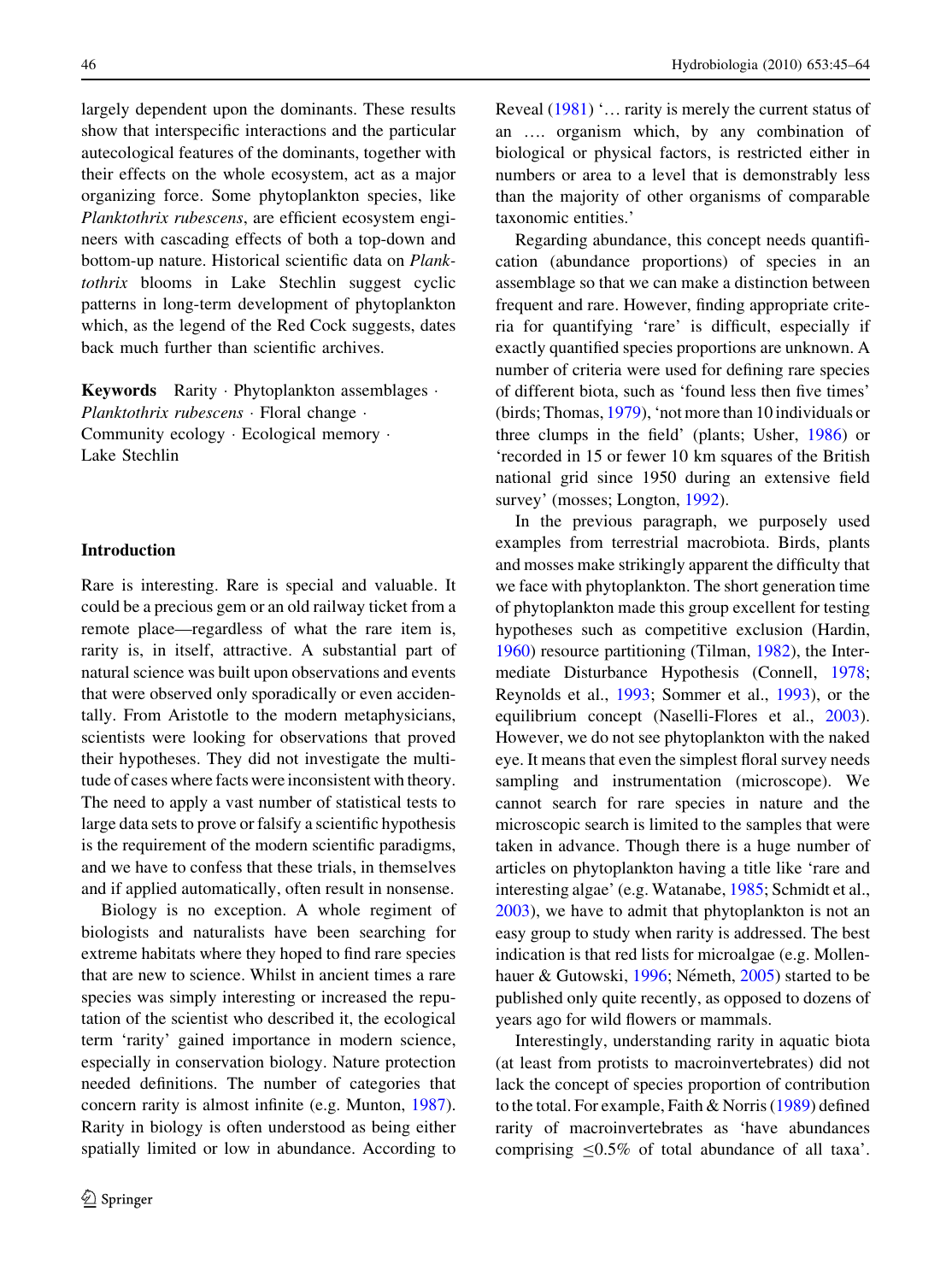Such considerations are common in phytoplankton ecology (although least in the context of rarity); many studies consider only those species that have a  $\geq 5\%$ (sometimes  $\geq 10\%$ ) contribution to total phytoplankton biomass. This approach is largely justified by the fact that major patterns can be described at the level of the few dominants, and this practice can be supported statistically (Padisák et al., [2009b](#page-18-0), [2010](#page-18-0)). However, process-based understanding of aquatic ecology must take rarity into account. For example, the only certified locality of occurrence of Cylindrospermopsis raciborskii (Woloszynska) Seennayya & Subba Raju between 1938 and 1978 was Lake Kastoria, Greece (Skuja, [1938\)](#page-19-0). Since then, the 'rare and interesting alga' called C. raciborskii rapidly became a pest species, invading most lakes of not only Europe but the entire world. Thus, rarity, commonness and biological invasions should not be separated.

In this article, we restrict the meaning of rarity to the phytoplankton flora of Lake Stechlin, a deep, oligo-mesotrophic lake in the Baltic Lake District, Germany. Rarity, as suggested by Gaston [\(1994](#page-17-0)), will be quantified on the basis of the relative contribution of each species to total biomass. Use of biomass data of species is essential whenever interest is directed towards patterns of competitive relationships among species or matter–energy flow. For rare species, the number of individuals would make a similarly good measure. However, we analysed quantity of rare species also on the biomass level since we also wanted to consider patterns of development. Nevertheless, for giving weight to mere occurrence, two other quantitative measures were used besides biomass: the number of occurrences of a particular species in the 15-year phytoplankton record (1994– 2008) and the frequency in the whole sample. Overall rarity, in sense of how often any given species can be found in other lakes, will not be touched upon.

The research aims of this analysis were

- i. to find tools for quantifying species that occur in the samples only sporadically;
- ii. to compare temporal changes of two fractions (one composed of frequent and the other of rare species) of the phytoplankton assemblage;
- iii. to assess the number of species representing the contemporary flora of the lake; and
- iv. to estimate the annual rate of floral change in the context of floral constancy.

#### Site description, materials and methods

Lake Stechlin is a medium-sized  $(4.2 \text{ km}^2)$ , deep ( $z_{\text{mean}}$ : 23.3 m;  $z_{\text{max}}$ : 69.5 m) lake at 53°N latitude in Brandenburg, Germany. This glacial lake was originally oligotrophic. Between 1966 and 1989, water from this lake was used for cooling a nuclear power plant. This use affected the stratification pattern of the lake with intermittently high diatom share but apparently did not change its trophic state. The nuclear power plant was closed in 1991, after which the lake's stratification pattern was released from this destabilizing management (Koschel & Adams, [2003](#page-18-0)).

Phytoplankton samples were taken at approximately 2 week intervals from a fixed station at the deepest part of the lake, from a series of depths in 5 m increments. Subsamples from the 0–25-m layer (euphotic zone) were mixed, and a subsample of this mixture was Lugol preserved for microscopic phytoplankton counting. Further sampling details are given in Padisák et al. ([2003a](#page-18-0)) and Salmaso & Padisák [\(2007](#page-19-0)). The period covered in this analysis comprises 15 years (1994–2008) during which the lake's trophic status varied in the oligo/oligo-mesotropic range, becoming more meso- than oligotrophic as time progressed without apparent change in nutrient loads. Some data for Aphanizomenon flos-aquae from 2009 to 2010 were also included in the analysis.

Ideally, the studies considering the appearance of rare species should be based on the same number of samples per year, distributed in similar seasonal intervals. Deviations from these rules may increase sampling-strength biases. Due to logistic and meteorological reasons (periods of unstable ice), the samplings were not evenly distributed among and within years. Nevertheless, at least one sample was taken in every month of the 15-year period, and, therefore, seasonality is covered by the sampling design. The number of species found annually was positively correlated with the annual number of samples  $(r = 0.34; n = 15)$ . Since this correlation was not statistically significant, we assume that unevenness of sampling did not substantially bias our results.

Phytoplankton species were identified using the most up-to-date phycological manuals and literature. A minimum of 400 settling units (cells, filaments or colonies) were counted in each sample using the settling chamber and inverted microscope technique, giving a counting accuracy of  $\pm 10\%$  for total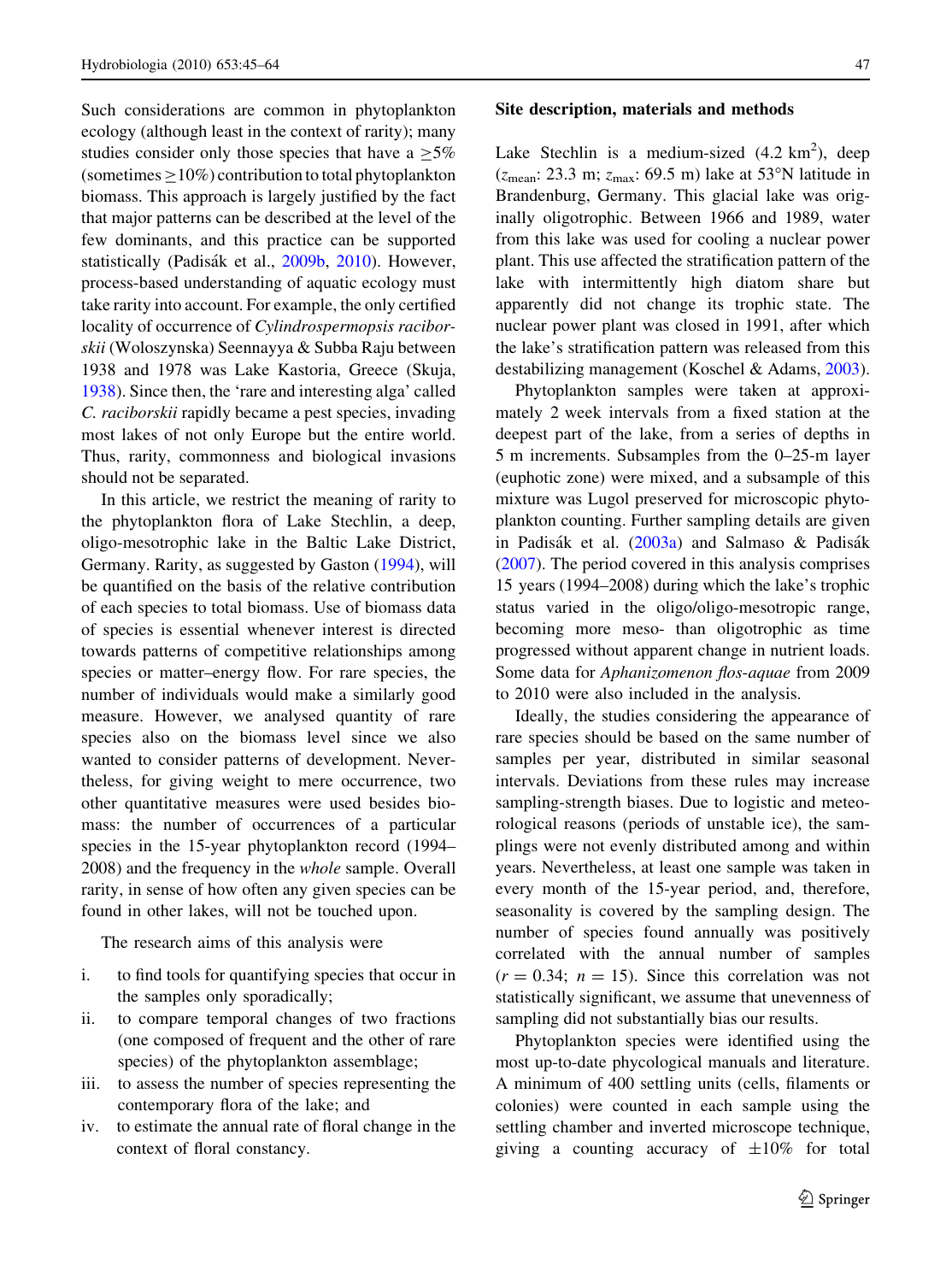phytoplankton (Lund et al., [1958\)](#page-18-0). Cell dimensions were recorded routinely in individual samples and phytoplankton biomass was estimated by geometrical approximations using computerized plankton counters (Hamilton, [1990;](#page-18-0) Gosselain & Hamilton, [2000](#page-18-0); OPTICOUNT, [2008\)](#page-18-0). It is essential to note here that during the entire 15 years period the phytoplankton was counted by a single investigator, therefore, the data are not confounded by differences in taxonomic concepts or expertise. In the period 1994–2001, unicellular centric diatoms were identified and their relative abundances were established in parallel diatom preparations (gentle burning procedure). Later, unicellular centric diatoms were counted in the sedimentation chambers, according to size classes  $(5 \mu m)$  increments) rather than species. However, based on size distribution of species (Padisák et al.,  $2003b$ ) the size class  $5-10 \mu m$  corresponded to Cyclotella tripartita and C. pseudocomensis and the size class  $>15 \mu m$  to Stephanodiscus neoastraea (additional qualitative analyses also justified this allocation).

Autotrophic picoplankton (APP) was counted, preferably immediately after sampling, in unpreserved samples. If counting was not possible, unpreserved samples were deep-frozen within 1 h after sampling and APP were counted in melted samples no later than 1 month after sampling. See the description of counting procedure and differentiation between chlorococcalean and cyanoprokaryotic pico-plankton in Padisák et al. ([1997\)](#page-18-0).

The inspiration of Reynolds' first attempt (Reynolds, [1980](#page-19-0)) to devise a system of classification of planktonic algae to be sensitive to environmental change resulted in elaboration of the functional group concept (Reynolds et al., [2002](#page-19-0)). In this system, species are sorted into functional groups marked with letters (coda) and each functional group comprises species providing similar responses to the change of environmental constraints. Allocation of taxa into different functional groups was made according to Reynolds et al.  $(2002)$  $(2002)$  and Padisák et al.  $(2009a)$  $(2009a)$  $(2009a)$ . Pseudanabaena endophytica was grouped into Codon M because it was seen (in this lake) only in mucilage of Microcystis. Chlorella sp. (and in this case 'Chlorella' was not a synonym for a small, unidentified, green, spherical object—it was indeed a Chlorella) was difficult to categorize because it is an endosymbiont of the ciliate Stentor amethystinus

Leidy 1880 but also occurs freely in the plankton similarly to Siderocelis irregularis Hindák in Lake Tanganyika (Stoyneva et al., [2008\)](#page-19-0). Scenedesmus costato-granulatus, unlike other Scenedesmus spp., was placed in X1 because of markedly different temporal pattern from its generic counterparts and its co-occurrence with X1 species (Trachydiscus, Pseudotetraedriella, Neocystis and Pseudodictyosphaerium). Gymnodinium helveticum and Woloszynskia sp. were allocated into codon W3 because of their mixotrophic behaviour.

For evaluating our 15-year dataset, we used the ALMOL European Phytoplankton Database (Padisa´k et al., [2010](#page-18-0)). The monthly average of the relative biomass of each phytoplankton functional group and species, and, moreover, the density data of each species were queried from the database and exported into Excel spreadsheets. Hierarchical cluster analysis was performed with Syntax 2000 software (Podani, [1988\)](#page-18-0) with Bray-Curtis dissimilarity indices and the UPGMA fusion algorithm. For hierarchical clustering, the monthly averages of the relative biomasses of each species were calculated and summarized for each year of the studied period. The most common species were defined as those comprising the first 75% of the abundance rank; these contained almost 90% of the total biomass. The remaining 25% of the taxon list was used in the hierarchical clustering of the rare species. For statistical analysis of the rare species, including the hierarchical cluster analysis, the numbers of occurrence were calculated, as the number of samples in which individual species occurred during the whole 15 years of studies (its maximum equals 461, the total number of samples). For example, the sum of occurrence number of Aphanocapsa grevillei (Hassall) Rabenhorst is 19 (see Appendix—Supplementary material). The rank of occurrence was calculated as the sorted list of the sum of occurrence of each taxon. Number of years of occurrence represents the number of years in which an individual taxon was recorded. The maximum number is 15, the length of the studied period. Maximum number of occurrence is the maximum number of samples in which the taxon appeared in 1 year (for example, the maximum number of occurrence of Aphanocapsa grevillei is 6; see Appendix—Supplementary material). The cumulative number of species shows the number of items in the whole taxon list recorded from the beginning of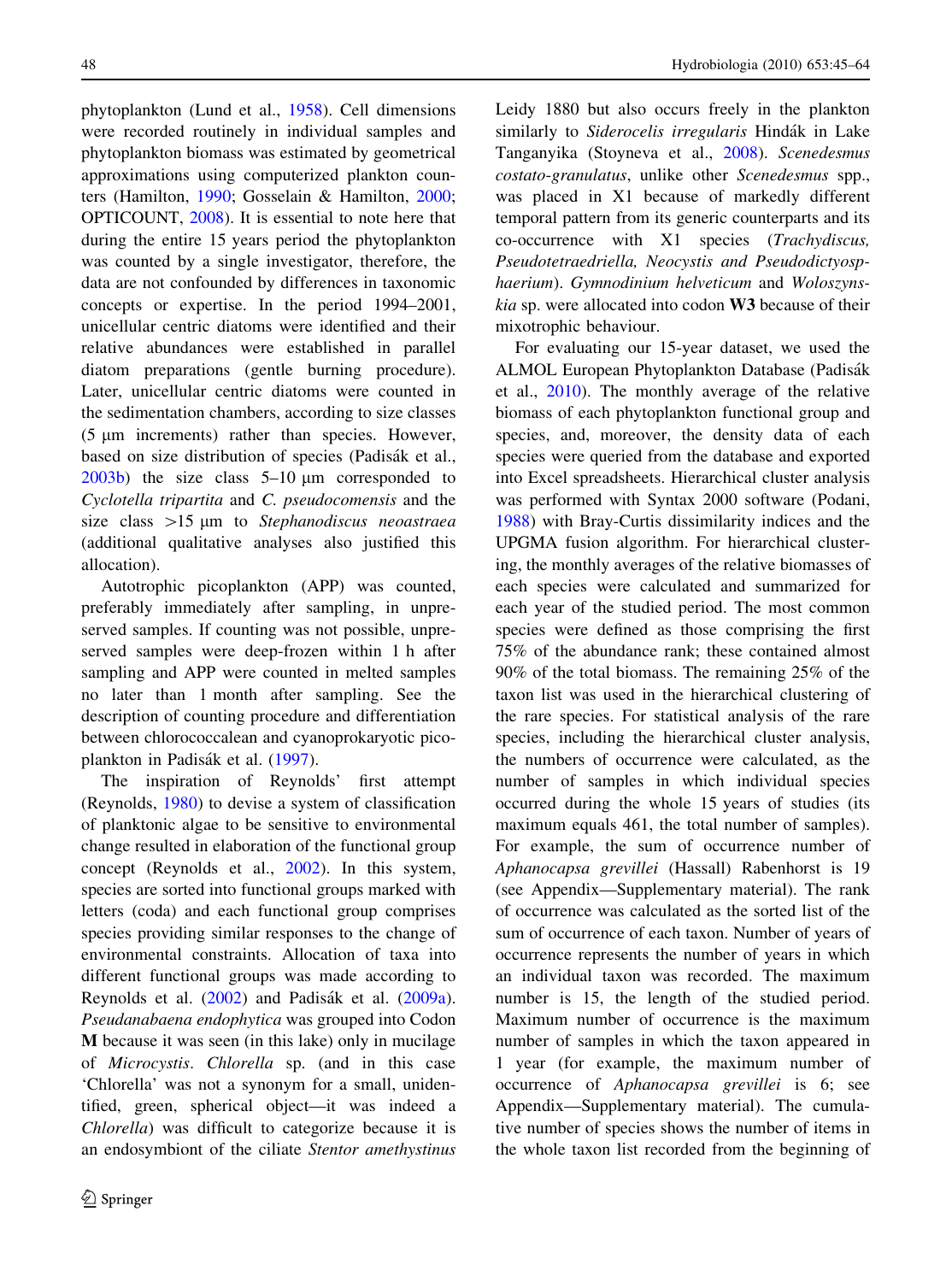the study period. In the first year, the number of species is equal to the cumulative species number. If in the second year 12 new taxa appeared in the flora, the cumulative species number changes from 105 to 117. The disappearing taxa do not cause any change in the cumulative species number. Here, whole sample (multitude) means all the specimens that were registered in the total of 461 samples in the inverted microscope and since  $\sim$  400 settling units were counted in each sample; this number is  $461 \times$  $\sim$  400 = 184,400.

# Results

#### Overall succession

Seasonal patterns of phytoplankton overall biomass between 1994 and 2008 exhibited either spring unimodal or bimodal distribution until 2008, when the spring and summer maxima were comparable (Fig. 1). The spring assemblages during the period 1994–1997 were dominated by members of codon A: small centric diatoms of the genus Cyclotella (Cyclotella tripartita and C. pseudocomensis). In 1999–2000, though small Cyclotella still appeared in large amounts, species of codon B (Stephanodiscus alpinus, Stephanodiscus neoastraea, Aulacoseira islandica) appeared in increasing amounts. Of these B



Fig. 1 Changes of phytoplankton biomass ( $\mu$ g l<sup>-1</sup>) in Lake Stechlin between 1994 and 2008. Letters indicate the functional groups (coda) where the spring and summer dominants belong. First upper letter: spring dominant assemblage. After the hyphen (second upper letter/s): summer assemblage(s) where the upper codon (coda) indicate the epilimnetic assemblage and the lower indicates the dominant codon in the upper hypolimnion (deep chlorophyll maximum)

species, Aulacoseira islandica was highly predominant in the period 2001–2004. From 2005 onwards, the spring dominant was Stephanodiscus neoastraea, also belonging to codon B. The year 1998 was exceptional since the large Planktothrix rubescens population that started to develop in the deep layers in 1997 became overwhelmingly dominant and the spring diatom maximum did not develop.

The summer dominant assemblage in Lake Stechlin has to be divided into an epilimnetic and an upper hypolimnetic assemblage, since the annual development of the latter is a prominent feature of the lake and then it is spatially segregated. In most years, the upper hypolimnetic assemblage was dominated by the picoplanktonic Cyanobium species (codon Z). The only exception was the year 1998 when the Planktothrix *rubescens* population (codon  $\bf{R}$ ) that accumulated the nutrients of the lake in its biomass sank to the upper hypolimnion allowing little chance for Cyanobium to increase. Until 2005, the epilimnetic summer assemblage was dominated by a diverse  $L_0$  assemblage (large species of the genera Ceratium and Peridinium; chroococcalean blue-greens such as large-celled Chroococcus, Radiocystis, Coelosphaerium; additionally some chlorococcalean species [codon F] with extended mucilage or characteristic for oligotrophic lakes like Coenochloris [Sphaerocystis], Quadrigula, Willea). From 2006 the dominance of Aphanizomenon and Anabaena species (H1) increased and by the end of the study (2008) they became dominant over the members of the original  $L_0$ .

#### Species numbers

During the 15 years of the studies, altogether 254 species of algae were found in the 461 depthintegrated (euphotic zone) samples. Of these 254 species, 212 were planktonic, the others were benthic or periphytic elements that occurred in the plankton samples (see Appendix—Supplementary material). In the following sections, we concentrate on the planktonic species. The annual total number of species (regardless of whether they were planktonic or benthic/periphytic) ranged between 110 and 126.

Planktonic species can be sorted into different groups. The classification takes into consideration dominance (i, ii), dominance and frequency of occurrence (iii, iv) and the tendency of frequency of occurrence (v, vi).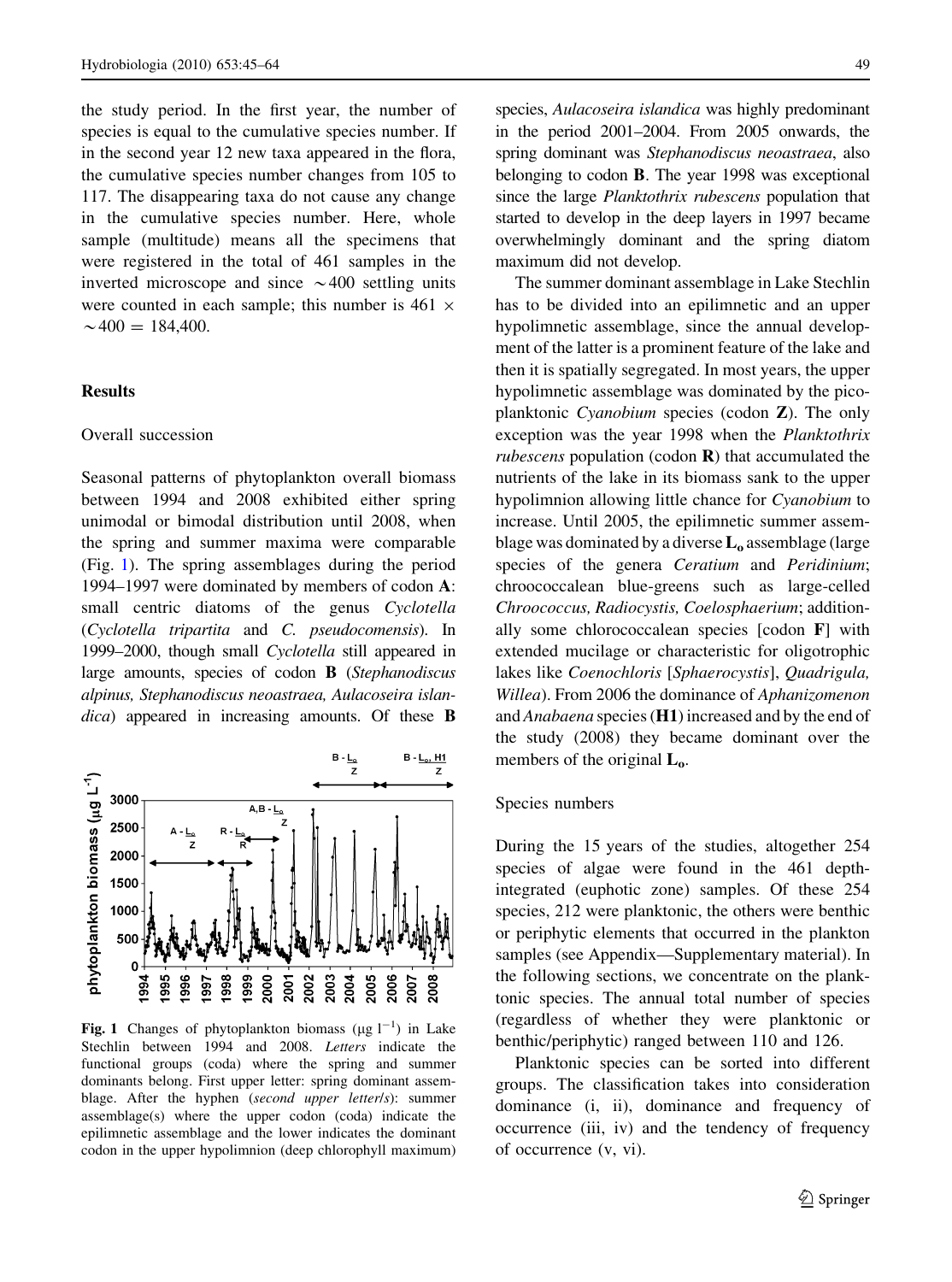- i. Strong dominants: their aavb% (annual average contribution to annual average total phytoplankton biomass) exceeded 10% at least in one of the years.
- ii. Occasional dominants: their aavb% exceeded 1% at least in one of the years.
- iii. Rare but constantly present species: their aavb% remained under 1% but they occurred in most years; they were absent in the samples for no longer than 1-year intervals.
- iv. Very rare species: their aavb% remained under 1%. They occurred in the samples with 2–5 years intervals of absence.
- v. Disappearing species: they occurred at the beginning of the studied period but then they were not seen at least for 5 years and did not re-appear.
- vi. Species new for the flora: they appeared for the first time at least 5 years after the beginning of the studies and, additionally, they are not listed in the algal flora of Lake Stechlin (Casper, [1985](#page-17-0)).

## Strong dominants (6 species)

The number of species that exceeded 10% biomass contribution to annual total biomass was very small. One of them was the picoalgal species, Cyanobium (Fig [2a](#page-6-0)). This species started to increase in density in January, peaks developed in April–May, then the cells accumulated in the upper hypolimnion where they formed a persistent deep chlorophyll maximum (DCM). This pattern was recurrent every year though its extent varied 7-fold in the 15-year study period. The other species forming a DCM in Lake Stechlin was Planktothrix rubencens. It was very rare in most of the years (Fig, [2b](#page-6-0); note log-scale) when it occurred largely in the form of greyish hormogonia. It started to increase after the erosion of thermocline in 1997, continued growth during the following winter isothermal period, and parallel with the thermocline development in 1998 it formed a DCM. Dense populations of Planktothrix rubescens in Lake Stechlin had typical bright pink colour. In 1998, the DCM was shared between Cyanobium and Planktothrix with some spatial segregation (see data in Padisák et al., [2003c](#page-18-0)). Cyclotella tripartita and C. pseudocomensis dominated the spring diatom maxima between 1994

and 1996 (Fig [2](#page-6-0)d). In the following years, they contributed to the spring bloom, but did not dominate. Aulacoseira islandica was not observed in the samples until 1999, when some specimens appeared (Fig [2e](#page-6-0)). Then, in January–March 2002 a very early diatom peak developed which was dominated exclusively by A. islandica. This event was repeated in the next 2 years (and, to a lesser extent in 2004 and 2005) and the species became sporadic from 2006 onwards. Only a few specimens of Stephanodiscus neoastraea were present in the samples until 2002 (Fig [2](#page-6-0)f). In the subsequent years the species became dominant in the spring diatom bloom. The other two quantitatively important species were Rhodomonas lacustris and R. lens (Fig [2c](#page-6-0)). The basic difference between these two was that R. lens typically formed population maxima after the autumnal erosion of thermocline while R. lacustris provided ephemeral peaks in almost any season with a high level of unpredictability. Nevertheless, both species were prominent throughout the study period.

# Occasional dominants (33 species)

The number of occasional dominants was relatively high. Most of the species in this group (typical representatives: Anabaena lemmermannii, Pseudosphaerocystis lacustris, Botryococcus terribilis, green picoalgae, Scenedesmus costatogranulatus, Staurastrum planktonicum, Chrysochromulina parva, Ceratium hirundinella, Gymnodinium helveticum, Peridinium umbonatum, Cyclotella radiosa, Asterionella formosa, Fragilaria crotonensis and Synedra ulna) appeared fairly constantly during the 15-year record (Fig. [3](#page-7-0)). Characteristic increases in relative contribution were traced for almost every species from this group (Fig  $3a$ , b, c, f, g). In some years, they exhibited much higher biomass than in others. Botryococcus terribilis peaked only in 2003. In 2008 (and also in 2009), not a single specimen was found in the regular samples. However, in the shoreline bloom of Aphanizomenon flos-aquae (see later) which occurred in December 2009, a number of Botryococcus colonies were seen (Fig. [3c](#page-7-0)).

Some species in this group of occasional dominants decreased during the study period. A typical example is Chroococcus dispersus (Fig [4a](#page-8-0)) that was frequent in late summer samples in 1994–1995. In the following years, it decreased, and in the last years it was only, if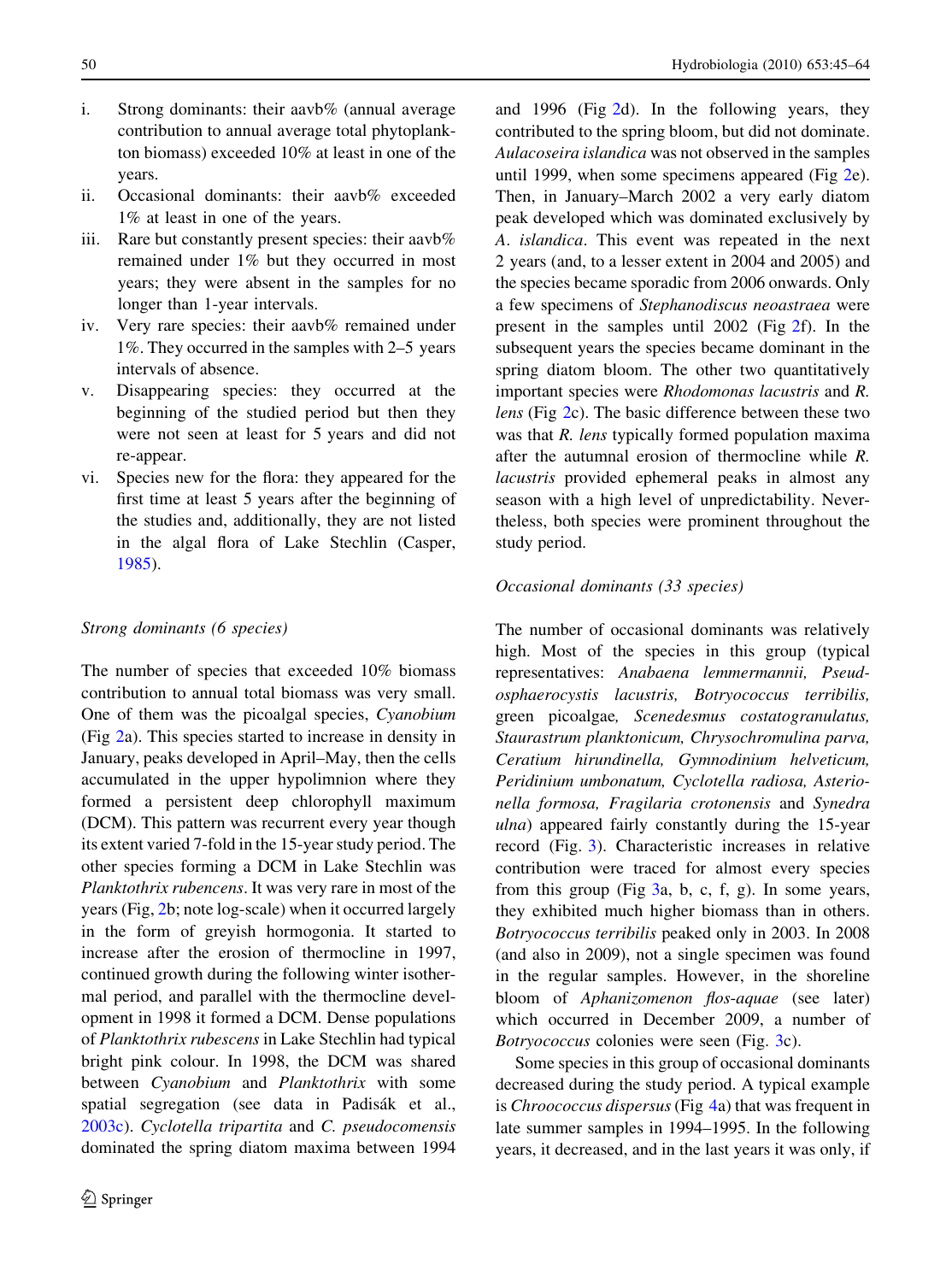<span id="page-6-0"></span>Fig. 2 Percentage contribution to annual average biomass of species belonging to the 'strong dominants' group. a Cyanobium sp; **b** Planktothrix rubescens; c Rhodomonas lacustris and R. lens; d Cyclotella tripartita and C. pseudocomensis (from 2002 on they were counted together as  $5-10 \mu m$  size class of unicellular centric diatoms); e Aulacoseira islandica and f Stephanodiscus neoastraea in Lake Stechlin between 1994 and 2008



at all, sporadically seen. Stephanocostis chantaicus is an overall rare centric diatom. It occurred in small amounts until 2000, then it was not recorded (Fig [4](#page-8-0)b). Although the species is very small (diameter 3.5– 9.5  $\mu$ m) it can be identified even in the inverted microscope since the ornamentation of the valves is very strong. The only year when the species reached high abundance was 1996 when it was dominant in the phytoplankton under thick ice and snow. Diatoma tenuis exhibited high density only in 2000, but otherwise remained at a low level (Fig [3](#page-7-0)f).

Some other species substantially increased in abundance during the 15 years. Both Anabaena circinalis and A. flos-aquae became common after 2005 (Fig. [4](#page-8-0)c). Woloszynskia sp. appeared in considerable abundance after the decline of the Planktothrix rubescens dominance and remained a permanent element of the phytoplankton (Fig. [4d](#page-8-0)).

#### Rare but constantly present species (35 species)

Species that did not exceed a contribution of  $>1\%$  to annual total biomass typically exhibited either an increase in density with time (Closterium acutum var. variabile—Fig. [5](#page-9-0)d) or, more frequently, a decrease in density over time (Radiocystis geminata—Fig. [5](#page-9-0)a; Quadrigula pfitzeri—Fig. [5b](#page-9-0); Willea vilhelmii— Fig. [5c](#page-9-0); Pseudotetraedriella kamillae —Fig. [5](#page-9-0)e; Trachydiscus sexangulatus—Fig. [5f](#page-9-0); Cosmarium depressum var. planktonicum—Fig. [5h](#page-9-0)). Cymatopleura elliptica (Fig. [5g](#page-9-0)) peaked in the middle of the study period.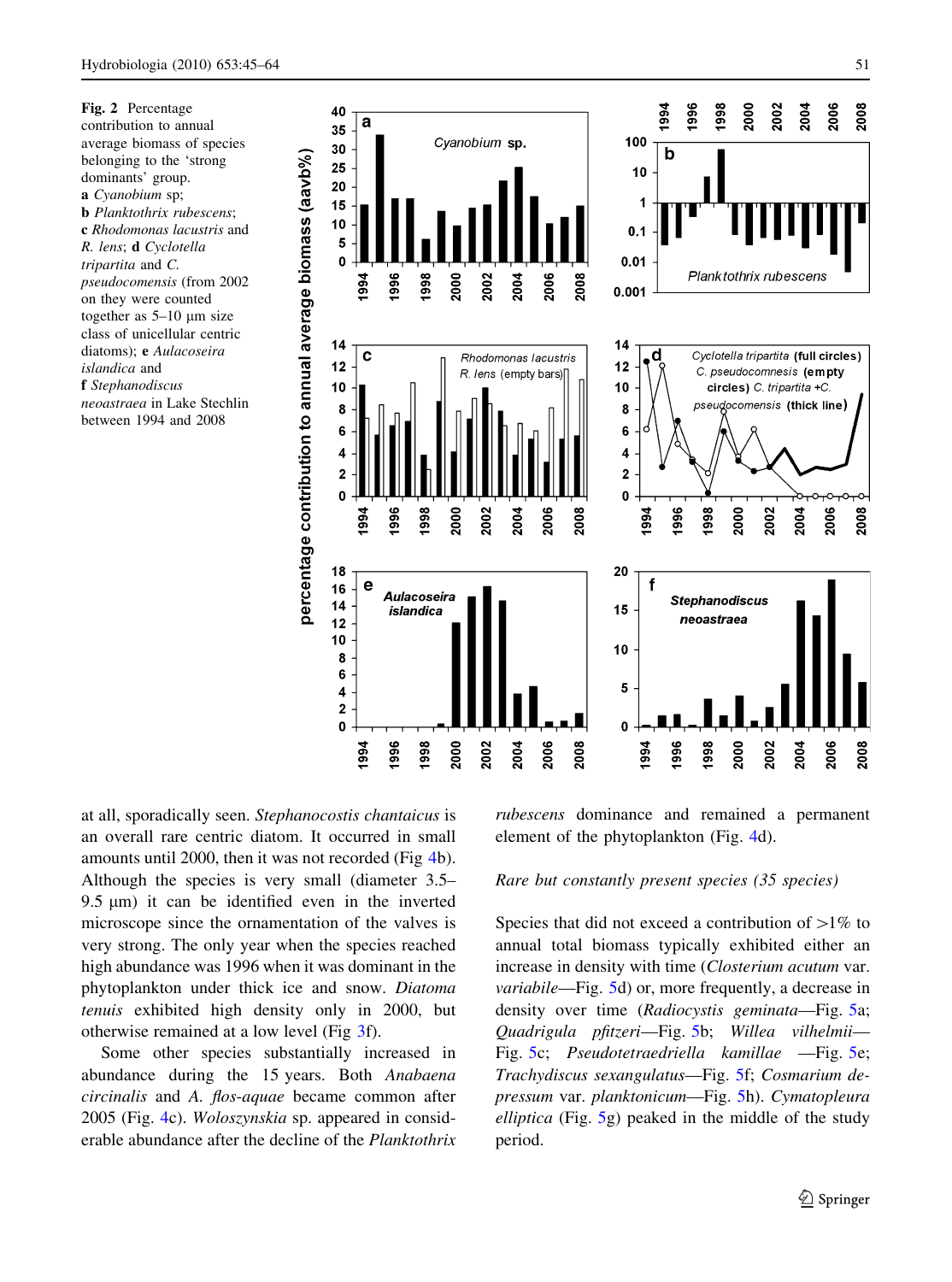<span id="page-7-0"></span>Fig. 3 Percentage contribution to annual average biomass of species belonging to the 'occasional dominants' group. a Anabaena lemmermannii; b Scenedesmus costatogranulatus; c Botryococcus terribilis—on the inserted photo the species is seen among Aphanizomenon flosaquae clusters; d Ceratium hirundinella and e Gymnodinium helveticum; f Diatoma tenuis: g Asterionella formosa and Fragilaria crotonensis in Lake Stechlin between 1994 and 2008



Very rare species (altogether 78 species)

The majority of species belong to the group that can be classified as very rare: specimens occurred occasionally, with years of absence between occurrences. For this reason, no trends in their 15-year changes can be traced.

# Species that disappeared (12 species)

The number of species that disappeared during the study was not high. These species are so distinct and easy to identify that it was almost impossible to miss or misidentify them (Planktolyngbya circumcreta, Carteria sp. 2; Ankistrodesmus fusiformis, Coelastrum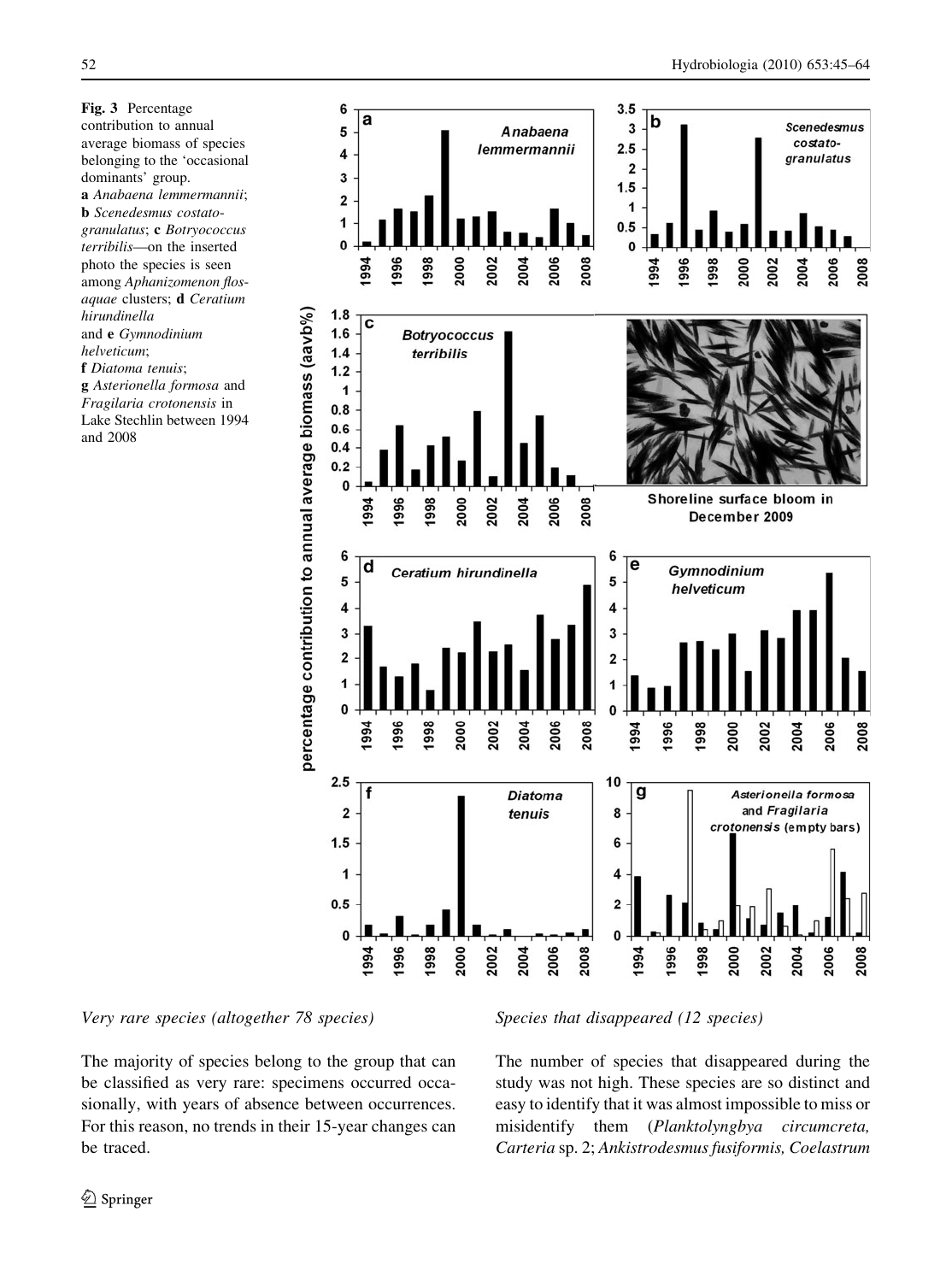<span id="page-8-0"></span>Fig. 4 Percentage contribution to annual average biomass of additional species belonging to the 'occasional dominants' group. a Chroococcus dispersus; **b** Stephanocostis chantaicus; c Anabaena flos-aquae and A. circinalis and d Woloszynskia sp. in Lake Stechlin between 1994 and 2008



astroideum, Crucigenia rectangularis, Dictyosphaerium sp., Pediastrum duplex, Scenedesmus communis, Cosmarium bioculatum, Staurodesmus incus, Dinobryon acuminatum and D. suecicum).

#### Immigrants (25 species)

Among the species that can be considered as recent immigrants, cyanobacteria were represented in very high numbers (Dactylococcopsis sp., Romeria sp., Anabaena mendotae, A. macrospora, A. solitaria, A. spiroides, A. spiroides var. longicellularis, Anabaenopsis arnoldii, Aphanizomenon flos-aquae, A. gracile, Planktothrix agardhii, Pseudanabaena endophytica, and *P. limnetica*; Fig  $6a-g$  $6a-g$ ). Though some remained at the level of detection (Dactylococcopsis sp., Romeria sp., Pediastrum tetras) or occurred once, or in 1 year only (Chlorogibba pentagonia, Ceratium furcoides), many others became rapidly dominants or subdominants. Among them, Chrysopora fenestrata (Fig [6f](#page-10-0)) and Planktothrix agardhii (Fig. [6c](#page-10-0)) seem to increase with time and Stichococcus contortus (Fig [6e](#page-10-0)) apparently provided a single peak in 2005 and seemed to fade. Chlorella sp. (Fig. [6d](#page-10-0)) appeared after the breakdown of the Planktothrix bloom in 1998 together with its symbiont Stentor amethystinus and their densities probably change in parallel.

Aphanizomenon flos-aquae represents a special case. The species appeared first in the samples in 2001, and then increased in its average contribution to total biomass (subpanel Fig. [6g](#page-10-0)). As changes in its absolute biomass (main panel on Fig [6](#page-10-0)g) show, the species was seasonal (appeared in early summer and disappeared after the autumnal overturn) until 2006 and then it became perennial with peaks in late summer. In summer 2009, the species provided a late summer peak at a level of 400–500 µg wet weight  $1^{-1}$ . After a small drop, however, a second growth started providing a winter peak at about 915– 920  $\mu$ g l<sup>-1</sup>. In the period December 2009–January 2010, Aphanizomenon in itself provided 87–90% contribution to total biomass and therefore developed a sufficiently long-lasting winter equilibrium phase. In December, part of the population accumulated in a macroscopically highly visible surface bloom along the shorelines (Fig  $3c$ ). Though its biomass dropped to around 400  $\mu$ g l<sup>-1</sup> by 18 February 2010 (under 17 cm thick ice covered by 20 cm snow), it still provided 85% of total biomass.

The hierarchical cluster analysis based on the annual abundances of the most common species (Fig [7a](#page-11-0)) indicated two clusters of years at 0.3 dissimilarity level, and the third cluster was the year 1998. On the basis of relative biomasses of the phytoplankton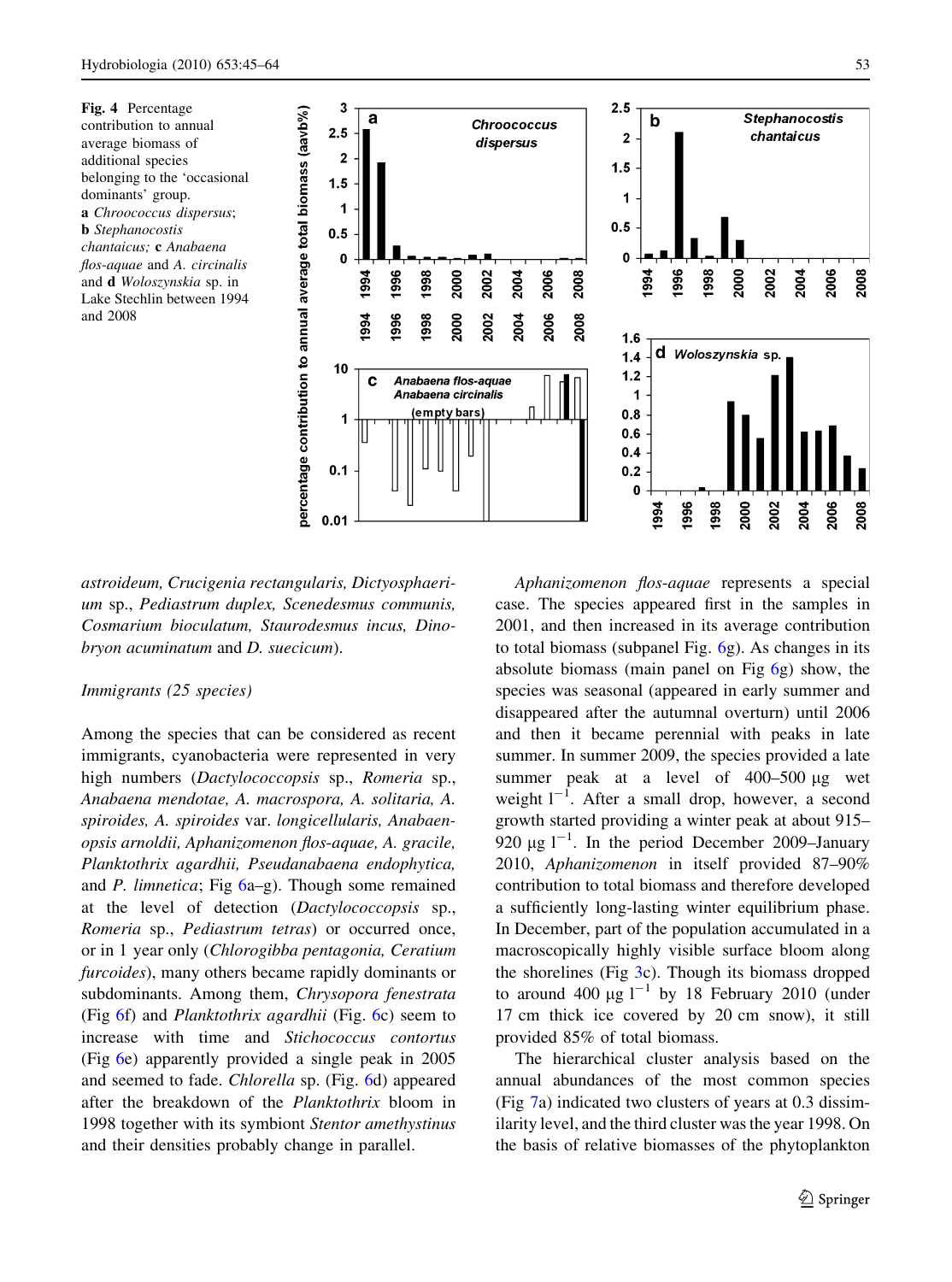<span id="page-9-0"></span>Fig. 5 Percentage contribution to annual average biomass of species belonging to the rare but constantly present group. a Radiocystis geminata; b Quadrigula pfitzeri; c Willea vilhelmii; d Closterium acutum var. variabile; e: Pseudotetraedriella kamillae; f Trachydiscus minutulus; g Cymatopleura solea; h Cosmarium planktonicum var. depressum in Lake Stechlin between 1994 and 2008



functional groups, a similar diagram resulted (Fig. [7](#page-11-0)b). Only the year 2001 was placed into another cluster. A similar diagram, but at higher dissimilarity levels, resulted from the cluster analysis of the rare species (Fig. [7](#page-11-0)c). The diagram contains two clusters: the years between the 1994 and 2000 period and the years 2001–2008. Thus, hierarchical clustering provided very similar data whether it was based on functional groups, the biomass of dominant species or on the occurrence number of the rare species.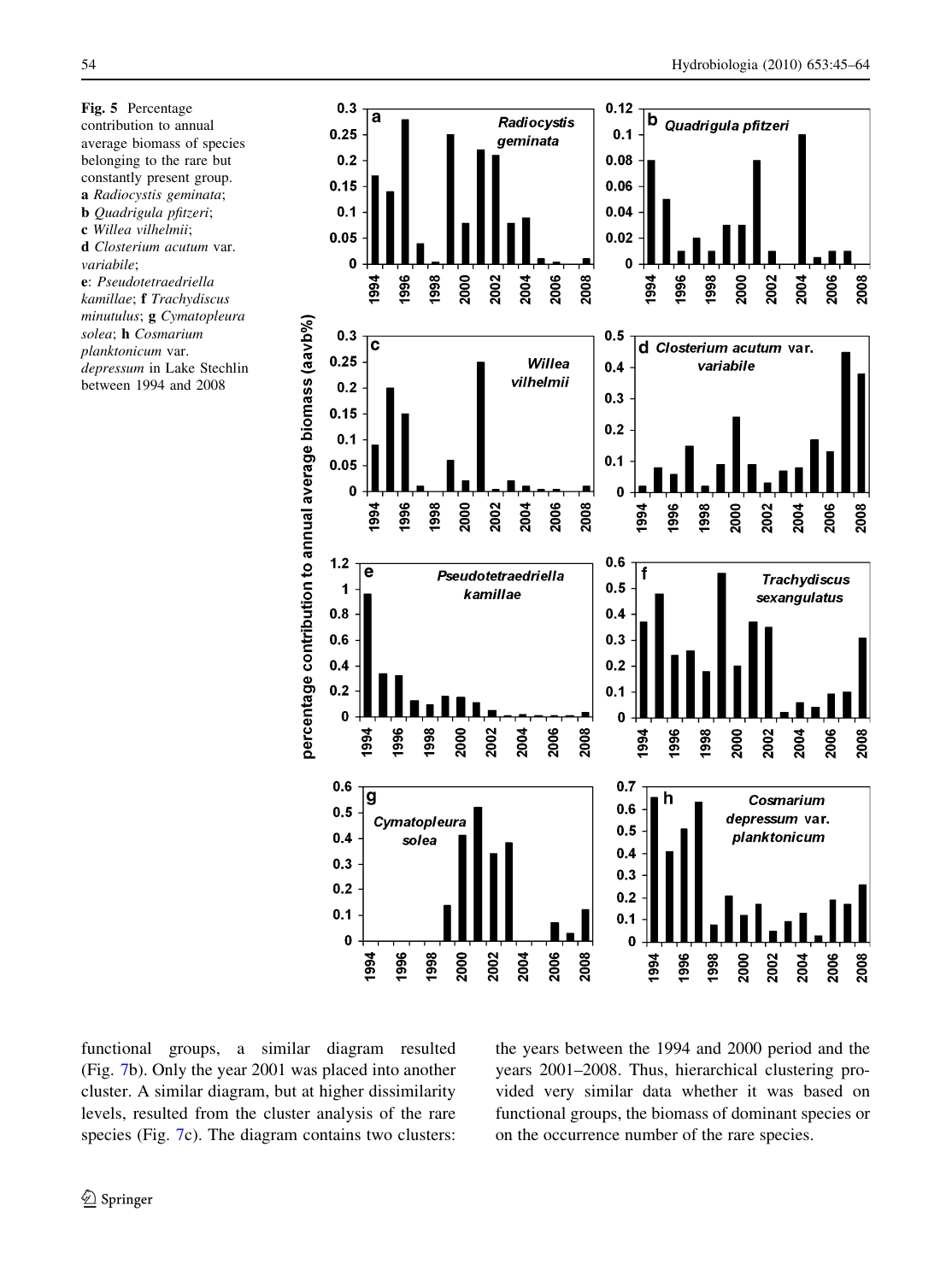1

 $0.8$ 

 $0.6$ 

 $0.4$ 

 $0.2$ 

 $\mathbf{0}$ 

a

Anabaena

mendotae

<span id="page-10-0"></span>Fig. 6 Percentage contribution to annual average biomass of species belonging to group of immigrant species. a Anabaena mendotae;



 $2.5$ 

 $1.5$ 

1

 $0.5$ 

 $\bf{0}$ 

 $\overline{\mathbf{2}}$ 



**b** A. spiroides var. longicellularis, A. spiroides, A. solitaria and A. macrospora; c Planktothrix agardhii; d Chlorella sp.; e Stichococcus contortus; f Chrysopora fenestrata; g internal panel: Aphanizomenon flos-aquae. The external panel of subgraph g shows the absolute biomass ( $\mu$ g l<sup>-1</sup>) of A. flos-aquae in the period 16 January 1994 and 26

February 2010

Occurrence of species

During the whole 15-year period, the occurrence of each species were summarized, the rank was calculated (Fig [8](#page-12-0)a) and an exponential distribution was found ( $R^2 > 0.99$ ). According to this distribution, the whole range of occurrences was partitioned into 9

classes of increasing number of occurrences. Each class starts with doubling the start number of the previous class. The number of species occurring in each class was counted and an overall trendline was drawn (Fig [8b](#page-12-0)). The occurrence number in the 64–127 class extended beyond the overall trendline while the the 32–63 class fell below it. Other detailed analysis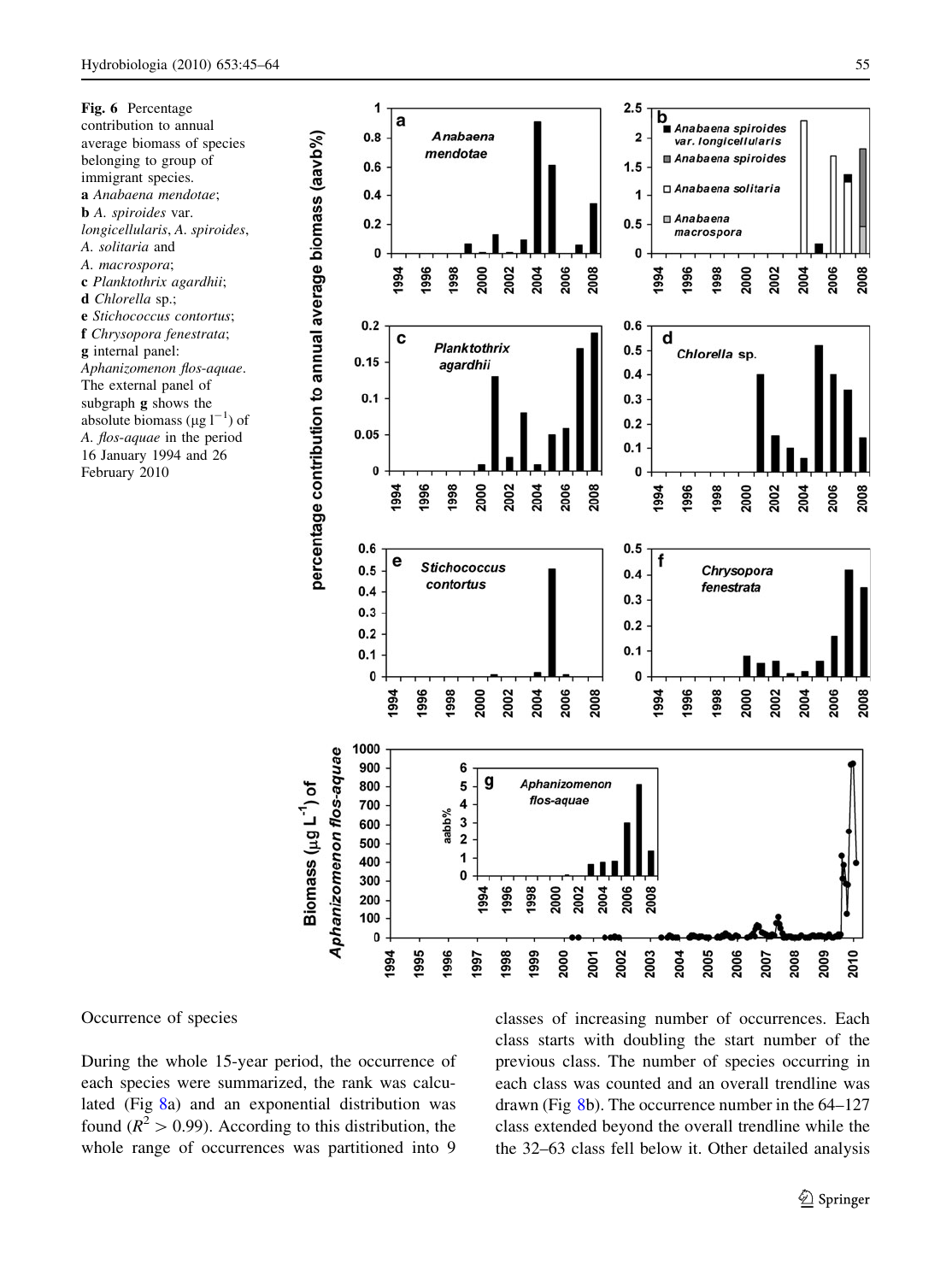<span id="page-11-0"></span>

showed that the number of occurrences suddenly increased in the 64–80-rank region. The interpretation of the diagram necessitated more detailed analyses. The maximum yearly occurrence number was calculated for each species and plotted against the total number of occurrences (Fig [8c](#page-12-0)). Data of species which were found in only one year during the 15-year period are on the continuous support line. Data of the species which were present in all the water samples of the year are on the broken line. The almost-persistent species are close to this line. The rarest species with few total occurrence numbers evidently could not be persistent. The 16–60 range is poor, and in the 60–80 range there is a change from short period occurrence of species to persistence. In the 128–461 range, generalist species appear: these were present in almost the whole period studied during almost all the years. An important question is whether there is any relationship between the temporal distributional pattern and the number of years of occurrence (Fig [8d](#page-12-0)). The number of years in which each particular species was found, and the total number of occurrences, was also calculated. Data on or close to the support line of Fig. [8](#page-12-0)d represent the persistent species, which are present in all (or almost all) samples of particular years. Moreover, the data on or close to the lower line represent species which were present in only one water sample in a year. Almostpersistent species were present only from 6 years up to the whole period. This phenomenon may be connected with the two periods calculated from hierarchical cluster analysis. The rarest species are near the continuous support line or near the y-axis of the diagram. These species may either occur only in a few years, or they could occur in almost all years of the studied period with generally low density.

Is there any change in floral contribution and occurrences during the studied period, and is there any relationship with the hierarchical cluster results? To examine this, two equal continuous periods were selected. These are the years between 1994 and 1997, and between 2005 and 2008. These years were clustered together by all the three methods (Fig. 7). The total number of occurrences, the number of years of occurrence, and the maximum of yearly occurrence were calculated for all species. There were more than 2-fold differences of total occurrence at 139 species from the whole taxon list ( $\sim$ 250) between the two periods (Fig. [8](#page-12-0)e). Moreover, 33 species—which were found only once in the whole period—were excluded from this analysis. Most species which were present in the first period had fewer occurrences in the second period. The taxon list did not become quantitatively poor, but the occurrence number of the most species narrowed (Fig. [8](#page-12-0)f). It means that the occurrence number of the rarest species became larger, and the most common species became fewer. In return, there were 50 species that occurred in the second period, but were absent in the first period, and only 43 species were present in the first period and disappeared later. These are seen in the two axes of the diagram (Fig [8](#page-12-0)f). The appearing and disappearing species were usually, but not always, the rarest. The most common disappearing species (Cosmarium bioculatum) was present in 29% of water samples of the first period, and, symmetrically, the most common appearing species (Uroglena sp.) occurred in 28% of water samples of the second period.

#### Rate of floral change

The cumulative number of species and, to a lesser extent, the number of species found in each year increased with time (Fig. [9](#page-13-0)). For interpretation of these quantities, two groups of species have to be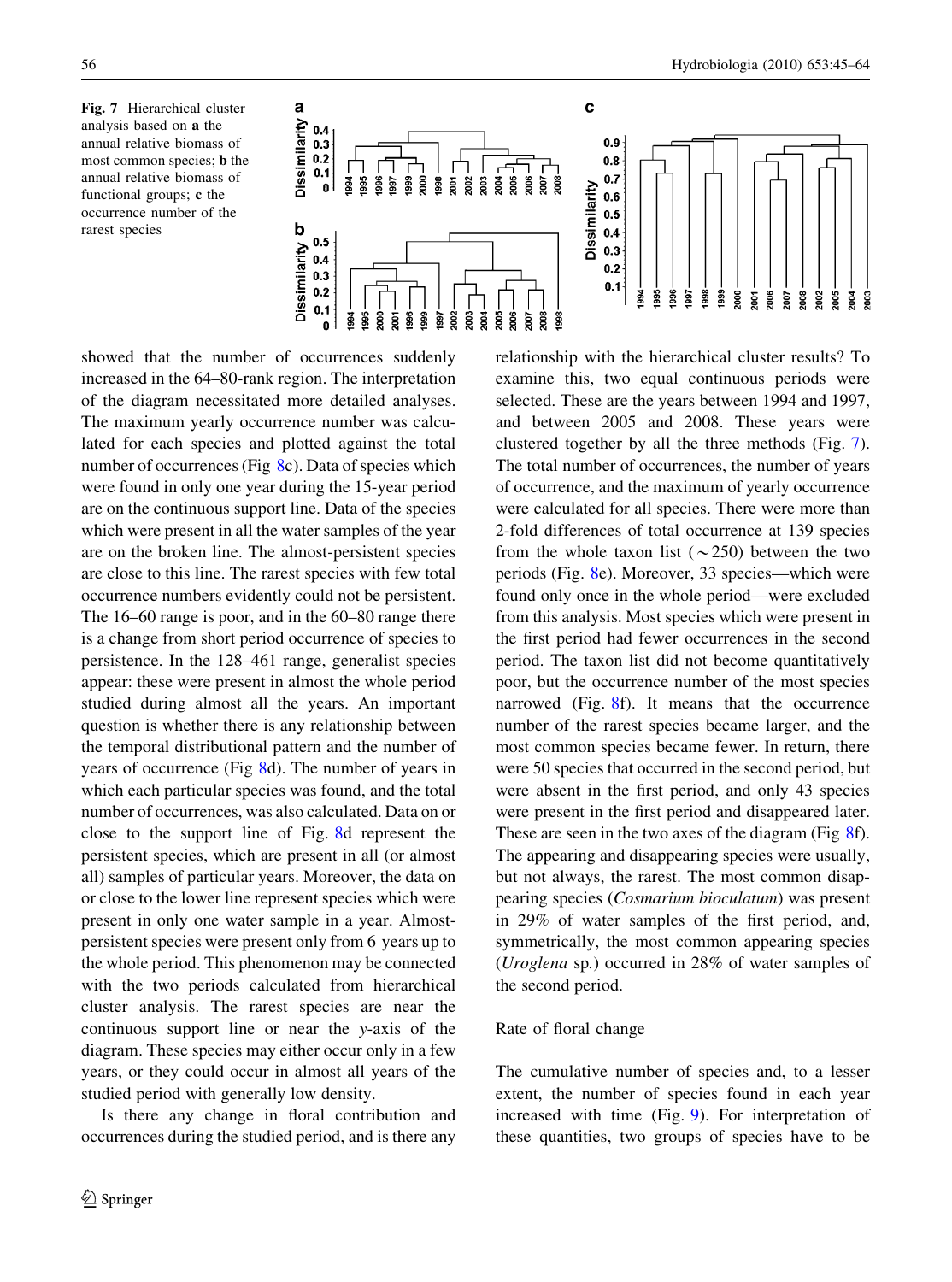<span id="page-12-0"></span>Fig. 8 Statistical records of phytoplankton species in Lake Stechlin between 1994 and 2008. a The rank of the total occurrence number, and its trend; b the species number in the different occurrence ranges, and its trend; c the maximum occurrence and the total occurrence relationship (logarithmic scale); d relationship between the total occurrence and the number of years between 1994 and 2008; e total occurrence between 1994 and 1997, and between 2005 and 2008; f relationship between the total occurrence and the number of years in two periods (logarithmic scale)



number of occurence in 1994-1997

defined. A part of the species was qualified as statistically frequent species. They occurred at least once at a defined probability level (usually 95%) in every year during the investigation period (see Appendix—Supplementary material). From the database, 47 species match this definition. The others occurred with lower probability; those were the rare species in a statistical sense. The consequence of this partitioning is that all frequent species will appear in the taxon list in any year (at 95% probability level), but only a small part of the rare species will be found. If the number of rare species in multitude is much the larger than the number of species counted annually in water samples, different rare species will be found in consecutive years. Therefore, the cumulative species number may increase linearly over the years without any ecological change (Fig. [9\)](#page-13-0). The linear trend of the cumulative number of species means that the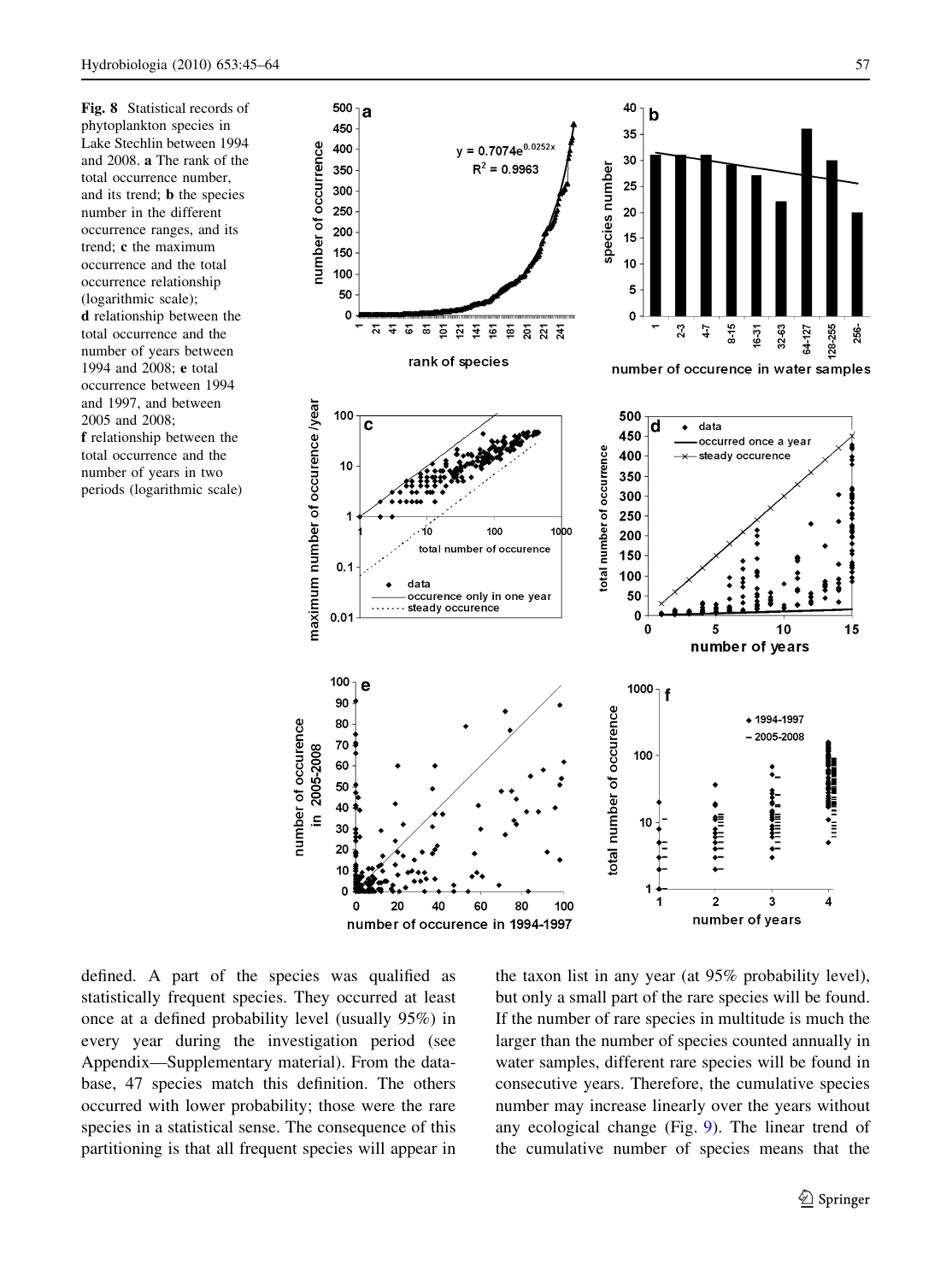<span id="page-13-0"></span>

Fig. 9 Changes of the cumulative species number and the annually registered species number between 1994 and 2008 in Lake Stechlin

number of species in the phytoplankton community might be substantially larger than the maximum of the cumulative species number.

Assuming that the probability of occurrence of rare species in multitude is nearly equal to each other, and their abundance (units  $ml^{-1}$ ) and proportion contribution to total biomass is almost constant over time, each species will be found with equal probability in the consecutive years, and therefore the number of rare species will be constant. As the number of frequent species is constant by definition, the number of species in each year must be steady.

In such circumstances, the observed increase of the species number in water samples must be a result of appearance of species new to the flora. If a frequent species appears, it will be found with 95% probability, but the probability of the new rare species appearing in the sample is much lower. It is

$$
P = \frac{n_{\rm R}}{N_{\rm R}},
$$

where  $n<sub>R</sub>$  is the number of species in a year,  $N<sub>R</sub>$  is the number of species in the phytoplankton community and  $P$  is the probability of getting in.

Since the total number of individuals of rare species is much lower than that of the frequent ones and supposing that this ratio in the community from where the new species is coming is similar, the appearance ratio is

$$
R = \frac{IND_{\rm R}}{IND},
$$

where  $IND_R$  is the number of individuals of the rare species, IND is the total individual number in the lake phytoplankton in a particular year, and  $R$  is the appearance ratio. The probability of finding a rare species in a sample is the probability of appearing  $(P)$ multiplied by the appearance ratio  $(R)$ . After the estimation, the probability of finding a new rare species in the counted water samples is near zero. It means that the number increase of observed species is either a result of the appearance of a frequent species, or a previously rare species became more frequent. Since the frequent species were immediately detected, the number increase of measured species indicates an equal change in the multitude. This number is 1–2 species yearly by the linear trend of the diagram of the yearly counted number of species (Fig. 9). In other words, the number of species that are new in the flora can be estimated as 1–2 species per year.

# **Discussion**

According to the classical assumptions of Island Biogeography (MacArthur & Wilson, [1967](#page-18-0)), species number in an unexplored ecosystem increases as long as 'sufficient' sampling effort discovers all the biota. Therefore, it is expected that the number of species in any ecosystem will increase with increasing sampling effort. However, any observed increase in the number of species involves at least two components. Part of the increase is due to the sampling effort in itself (we explore more and more species that are present in the given ecosystem but are so rare that the probability of finding them is low). Another part of the increase is due to immigrations: new species appear in the flora and fauna. Extinctions may counterbalance this increase over time, resulting again in a saturating type of function concerning the overall number of species in the given ecosystem and approximating the total number of species. Nevertheless, whether the immigrants establish or not, they will increase the cumulative total number of species in which extinctions are not included. Lake Stechlin's planktonic algal flora seems to follow the theoretical assumptions. Most of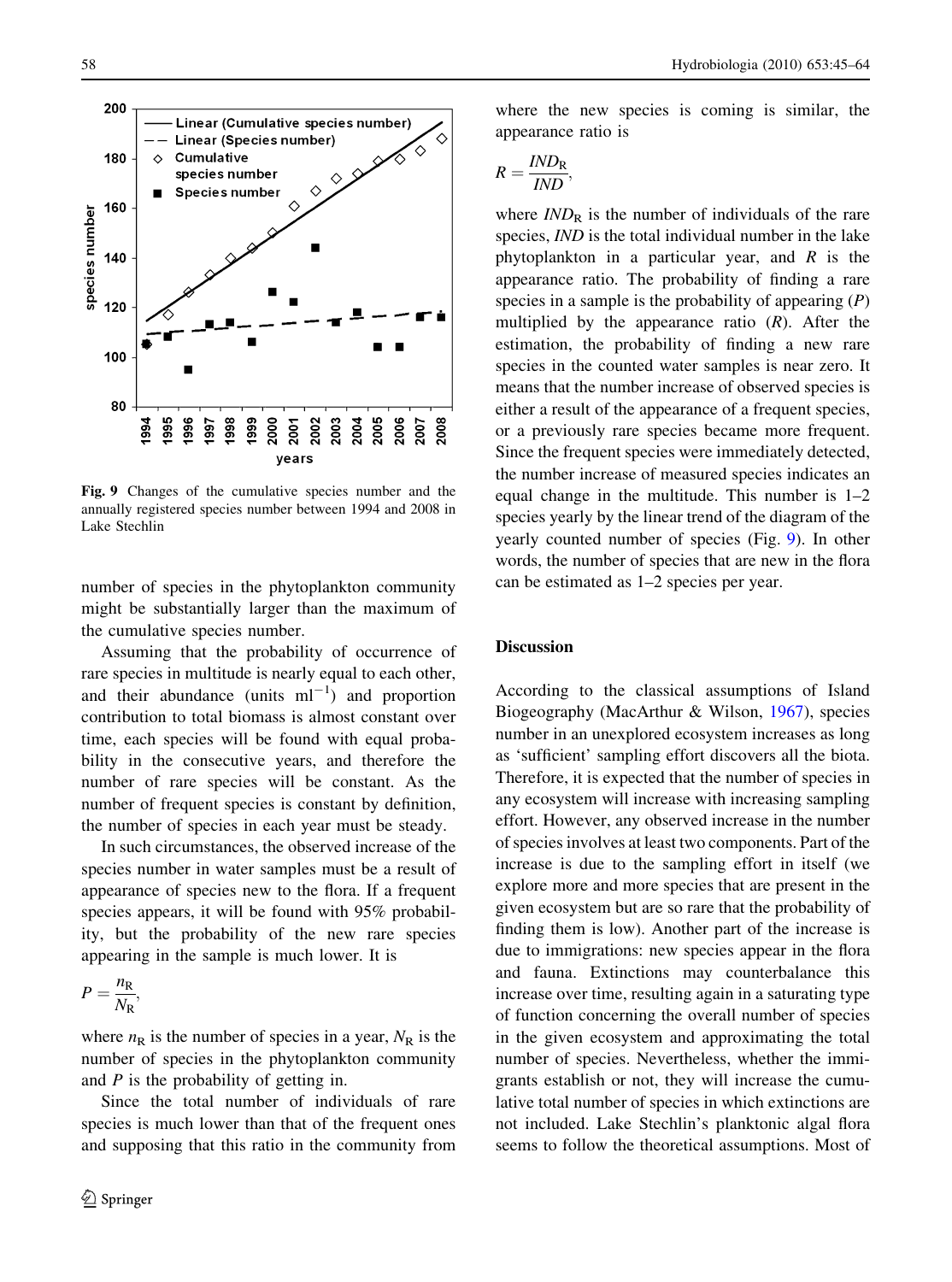the increase in the cumulative total number of species can be attributed to increase in the sample size. A modelling approach has shown that immigration/ extinction is responsible for only a small fraction of the observed change and can be estimated as 1–2 species per plankton year. Thus, the species pool (species that are present in the flora in any given time) of phytoplankton can be estimated as some 180 species, of which, due to sample size reasons, we find some 110 species annually. The rest of the species are so rare in the assemblage that for probability reasons they are not found every year. Since the number of dominant species (defined here as those that reach a minimum of 1% contribution to annual total biomass in any given plankton year) was 10–19 species annually (see Appendix—Supplementary material), we may conclude that the bulk of the species pool (160–170 species) is silent in individual plankton years and constitute the ecological memory of the ecosystem. Ecological memory is defined here according to  $(Padisák, 1992)$  $(Padisák, 1992)$  $(Padisák, 1992)$  as the capacity of the ecosystem or its experiences from past states to influence present or future responses of the community.

Survival strategies of different species are inevitably highly species-specific. Many may have specialized resting propagules in their life cycles (cysts of chrysophytes, dinoglagellates; akinetes of nostocalean blue-greens); however, most do not. They exist in perennial populations, like one of the crucial species of Lake Stechlin, Planktothrix rubescens, which is found in low numbers as greyish hormogonia in most years. Aulacoseira islandica represents a special case. Although it has been known for a long time that planktonic diatoms may have dormant hypolimnetic populations (Sicko-Goad et al., [1989\)](#page-19-0) ready to rejuvenate when environment allows, Lake Stechlin represent a unique case where it was supported by observation. Viable cells of Aulacoseira appeared above the sediment at the deepest part of the lake (60 m) in January 1999. By the time the lake stratified, Aulacoseira was rather evenly distributed in the 40– 60 m depth, but only inhabited the entire water column parallel with the autumnal overturn (see Fig. 5 in Padisák et al., [2003b](#page-18-0)). Whether or not its rejuvenation was triggered by the preceding Planktothrix bloom and consequent changes in chemical features in the lower hypolimnion remains at the level of speculation but certainly cannot be ruled out.

Though the probabilistic model of rarity that was developed in this study with its necessary simplifications and assumptions disregarded possible pluriannual patterns, their existence is apparent. Hierarchical clustering resulted in very similar patterns, whether it was based on functional groups, dominant species or rare species. The similarity of the functional and dominant species clustering is not surprising but the very similar pattern of the cluster of rare species is. It means that temporal proliferation of a certain set of the memory species is strongly connected to the behaviour of the actual dominants. In other words, however, scarce and seemingly unimportant most species are most of the time, interspecific interactions through 'ecosystem engineering' of the dominant species are important in species selection. The alternative explanation that the same interannual variations in the environment can favour parallel sets of different dominant and rare species is less likely since the subsequent behaviour has been rather apparent (see further discussion on consequences of Planktothrix rubescens dominance.

Indeed, we rarely mention ecosystem engineers (beavers are the best known in aquatic ecosystems) in the context of phytoplankton, though some species inevitably act this way. The best example in this data set is Planktothrix rubescens.

Planktothrix has been a permanent element of Lake Stechlin's flora although it usually maintains a low, perennial population (Fig. [2](#page-6-0)b). Krieger ([1927\)](#page-18-0) first mentioned the presence of the species in the lake. Historical data (Casper, [1985](#page-17-0)) report on dense populations in 1969-1972 and 1976–1978. In January– March 1963, in holes broken into the ice cover, red flocks of Planktothrix rubescens were observed to float on the water surface. The only 'deviant' environmental variable prior to early and present blooms has been the long-lasting, thick ice cover in the preceding year. In fact, Planktothrix rubescens started to grow vigorously in winter 2008/2009 and was represented by several bright pink, long filaments in the winter samples. It appeared again in the summer samples with a maximum density of 400 filaments  $1^{-1}$ ; however, it disappeared after Aphanizomenon flosaquae, a species that had never been observed in the lake prior to 2000, became dominant. The Planktothrix dominance in 1997/1998 was accompanied by basic changes in the competitive arena: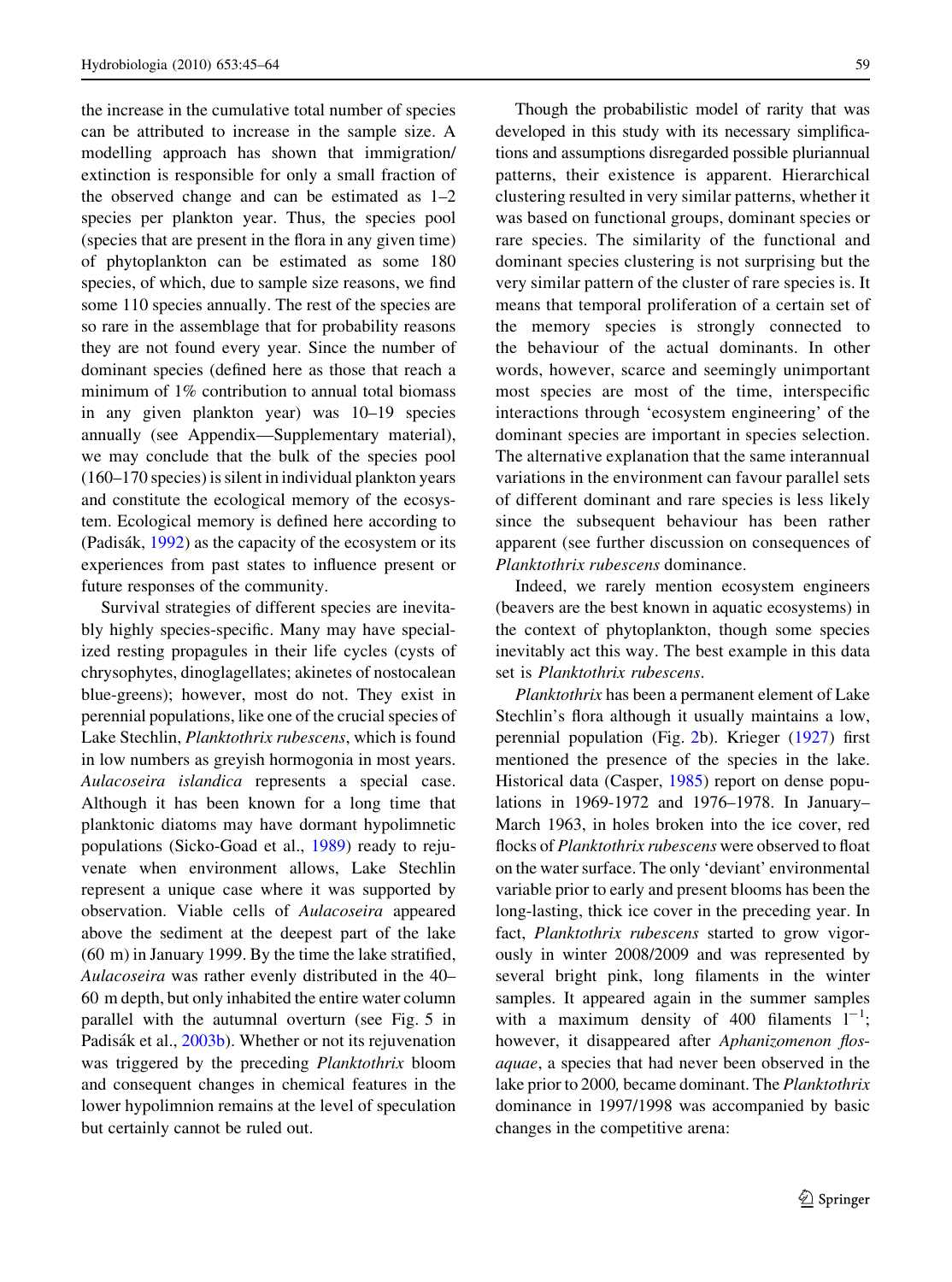- a. In the winter–spring isothermal period when a diatom bloom commonly develops in Lake Stechlin, most of the plant nutrients were incorporated in Planktothrix filaments and therefore other species remained at very low levels experiencing strong competition for nutrients.
- b. Transparency of the water increased since the bulk of phytoplankton occurred in large, therefore optically 'clear' filaments of Planktothrix which, additionally, accumulated as a hypolim-netic maximum (Padisák et al., [2003c](#page-18-0)).
- c. Since Planktothrix filaments exceed the sizes that are suitable for zooplankton grazing, the density of zooplankton and with it the efficiency of the grazing food chain decreased (Padisák et al., [2003a](#page-18-0)).
- d. As large filaments of Planktothrix sank very slowly through the hypolimnion and accumulated somewhat on the sediments of the lake, hypolimnetic oxygen levels dropped to lower levels than usual. This was particularly true for the sediment surfaces where a higher level of hypoxia might have changed the sediment–water transfer processes (Gonsiorczyk et al., [2001,](#page-18-0) [2003](#page-18-0)). This might have triggered the rejuvenation of the Aulacoseira islandica population. An indication of changes in sediments might be the appearance of new species (Gloeocapsa, Rhodophyta sp.) of profundal origin in the plankton samples (Appendix—Supplementary material).
- e. Since during the Planktothrix bloom concentration of dissolved inorganic nitrogen compounds fell below the threshold that is considered limiting  $(100 \text{ µg } 1^{-1})$ ; Sas, [1989](#page-19-0)) even in the hypolimnion (see Fig. 8 in Padisák et al., [2003a](#page-18-0)), it is difficult not to interpret the subsequent population increase (Fig. [3](#page-7-0)a) of Anabaena lemmermannii (the only  $N_2$ -fixing blue-green species at that time) as the ecosystem's need for more N.

The size of the dominant diatom species during the spring diatom maximum is another feature that has consequences for the species selection of the subsequent time. Though it was not analysed in detail, it is apparent that the larger the dominant species is, the sooner the diatom peak develops and declines. While Cyclotella tripartita and/or C. pseudocomensis peaked in April and declined only parallel with the stratification of the lake, during the Aulacoseira and Stephanodiscus neoastraea years the peak occurred some time in February and the large and heavy diatom cells sank to the deep hypolimnion by the end of March, extracting the nutrients from the euphotic zone. As a consequence, the length of the clear water stage (Sommer et al., [1986](#page-19-0)) increased, sometimes lasting from March to July. During these times, the importance of mixotrophic flagellates increased and the ciliate Stentor amethystinus (together with Chlorella, its endosymbiont) appeared in large amounts.

The seasonal succession of phytoplankton was often claimed to follow similar pathways in individual years (Sommer, [1986\)](#page-19-0). Indeed, in studies lasting the 'usual' (2–4 years) periods it may seem apparent and was attested later using morpho-functional groups from two lakes (Salmaso & Padisák, [2007](#page-19-0)). This study, covering 15 plankton years, has shown that it is not necessarily the case. There are some different patterns which may alternate. Moreover, species that become equilibrial dominants (sensu Sommer et al., [1993](#page-19-0); Naselli-Flores et al., [2003](#page-18-0)) are often very rare in other periods and their temporal dominance may have substantial changes at ecosystem level.

If we consider only the 15-year data set that is analysed in this article, two main periods (with the Planktothrix year between them) can be clearly discriminated and their dominant assemblages outline an apparent eutrophication between 1994 and 2008. Spring dominants of codon A were successively replaced by species of codon B characteristic rather for meso- than for oligotrophic lakes and the summer  $L_0$  by H1, also indicating an increase in trophic conditions (Reynolds et al., [2002;](#page-19-0) Padisák et al., [2009a](#page-18-0)). The carrying capacity of Lake Stechlin for total plankton can be estimated at around 1 mg fresh weight  $1^{-1}$ , part of which is embedded in the biomass of other groups (fungi, zooplankton, bacteria, protists) in the warm months. This carrying capacity did not change significantly during the 15 years of this study. Still, replacements in functional groups, both in the spring isothermal period and the summer stagnation, report an increase in tropic status. Since frequent and rare species (and also functional grouping) provided very similar patterns in hierarchical clustering, the results of this study support some earlier observations that floral change occurs prior to quantitative changes (Padisák & Reynolds, [1998](#page-18-0)). The reasons for these trophic changes have been unclear, since no apparent external nutrient loading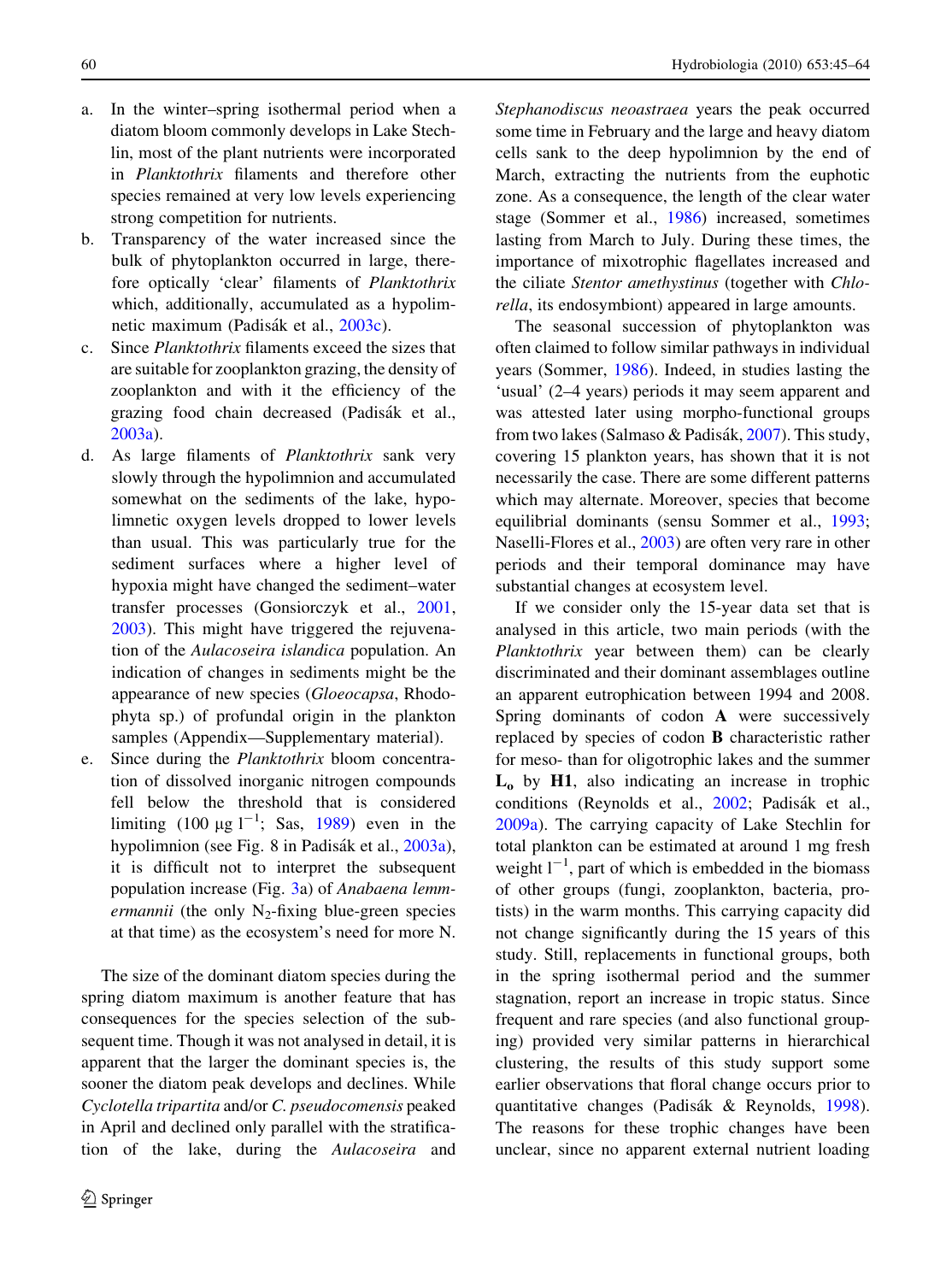could be traced. There are speculations on effects of forestry management and the subsequent changes in groundwater flow regimes; however, their effects on water quality and ecological status of the lake have not yet been studied and quantified. Nevertheless, it is possible to conclude that Lake Stechlin changed its oligotrophic status to mesotrophic during the studied period, which is in accordance with other observations (Koschel et al., [2002](#page-18-0); Gonsiorczyk et al., [2003](#page-18-0)). Concerning the mass appearance of nostocalean bluegreens after 2000, one may wonder if it was the consequence of ongoing climate change. According to some estimates, a  $3^{\circ}$ C change in mean annual temperature corresponds to a shift in isotherms of approximately 300–400 km in latitude (in the temperate zone). Therefore, species are expected to move towards the poles in response to shifting climate zones (Hughes, [2000](#page-18-0); Parmesan, [2006](#page-18-0)). A recent study (Cellamare et al., [2010](#page-17-0)) reported on the appearance of a number of tropical species in France, and other signs of the effect of climate change on phytoplankton started to accumulate (Zohary et al., [2010\)](#page-19-0).

Considering the available historical records, especially those of Planktothrix rubescens, it can also be hypothesized that, similar to terrestrial vegetation, there might be successional cycles (e.g. van der Maar, [1988\)](#page-19-0) in plankton with recurrent characteristic assemblage types. Such cycles were already found in a very different lake (the saline and shallow Neusiedlersee; Padisák & Dokulil, [1994](#page-18-0); Padisák, [1998\)](#page-18-0) and were attributed to mesoclimatic cycles and consequent water level and salinity changes. Such changes in the water balance of Lake Stechlin cannot be traced, but the climate sensitivity of its plankton in comparison with other European lakes was demon-strated (Padisák et al., [2009b](#page-18-0), [2010\)](#page-18-0) and it is connected to the recurrent association of Planktothrix dominance with unusually cold winters with longlasting ice cover. But the story of Planktothrix in Lake Stechlin is older than scientific records report.

# The mystery of the Red Cock—a freshwater Phoenix

If you visit the Stechlin region, you will see a Red Cock, on T-shirts, in advertisements of tourist agencies, and on the logo of the local Natural Protection Agency. Why a red cock?

Lake Stechlin, though surrounded by many other lakes, is exceptional. An apparent feature is its clarity, and silence. That it is the deepest among all the others, one cannot see, but in some curious way one can feel it. The atmosphere of the lake may be repellent for those who like the bustle of cities but for others it is attractive, fascinating, almost addictive.

Theodore Fontane (1819–1898), the great realist of German literature, described it as 'Here and there appear some rushes and reeds, but no boat ploughs the water, no bird sings, and only seldom a hawk flies over, casting its shadow on the mirror-like surface. All is still. And yet, from time to time things become lively on just this very spot…. when rumblings and grumblings begin far away out in the world, whether in Iceland, in Java, or even when the ashes from Hawaian volcanoes rain far out over the southern seas. Then stir begins here too….' (Fontane, [1898,](#page-17-0) p. 1, in Casper et al., [1985\)](#page-17-0).

The second part of the above citation refers to the legend of the Red Cock, that is, by now, placed among the Brandenburgian legends. According to this legend, the Red Cock lives on the deep bottom of the lake. Whenever it appears, it is red and angry, beats the lake with its wings until it foams and surges, causing deaths, as the death of the fisherman Minack (Burkhardt, [1960\)](#page-17-0).

Again and again people were impressed by the Lake Stechlin legend and many tried to unravel the background of the tale. Between 1733 and 1826 a family called Minack lived in the nearby village (Menz), as the parochial archives prove. However, there is no report of death by drowning. The odd water movements of Lake Stechlin causing the death of the fisherman Minack were coupled with the huge earthquake in Lisboa, Protugal, in 1755. Some other explanations were also based on tectonic activities, going to such extremes as in the 1930s, when the mining engineer C. Häner related the mysterious eruptive activity of Lake Stechlin to subterranean connections with waters far away in distant parts of the Earth and suggested the establishment of an earthquake early warning station on the shores of the lake.

As stated in the section above, explanations of the deviant behaviour of the lake were largely based on tectonic activities (Krausch, [1968](#page-18-0)) in an otherwise tectonically inactive region (at least since the lake was formed). Interestingly, there is no indication in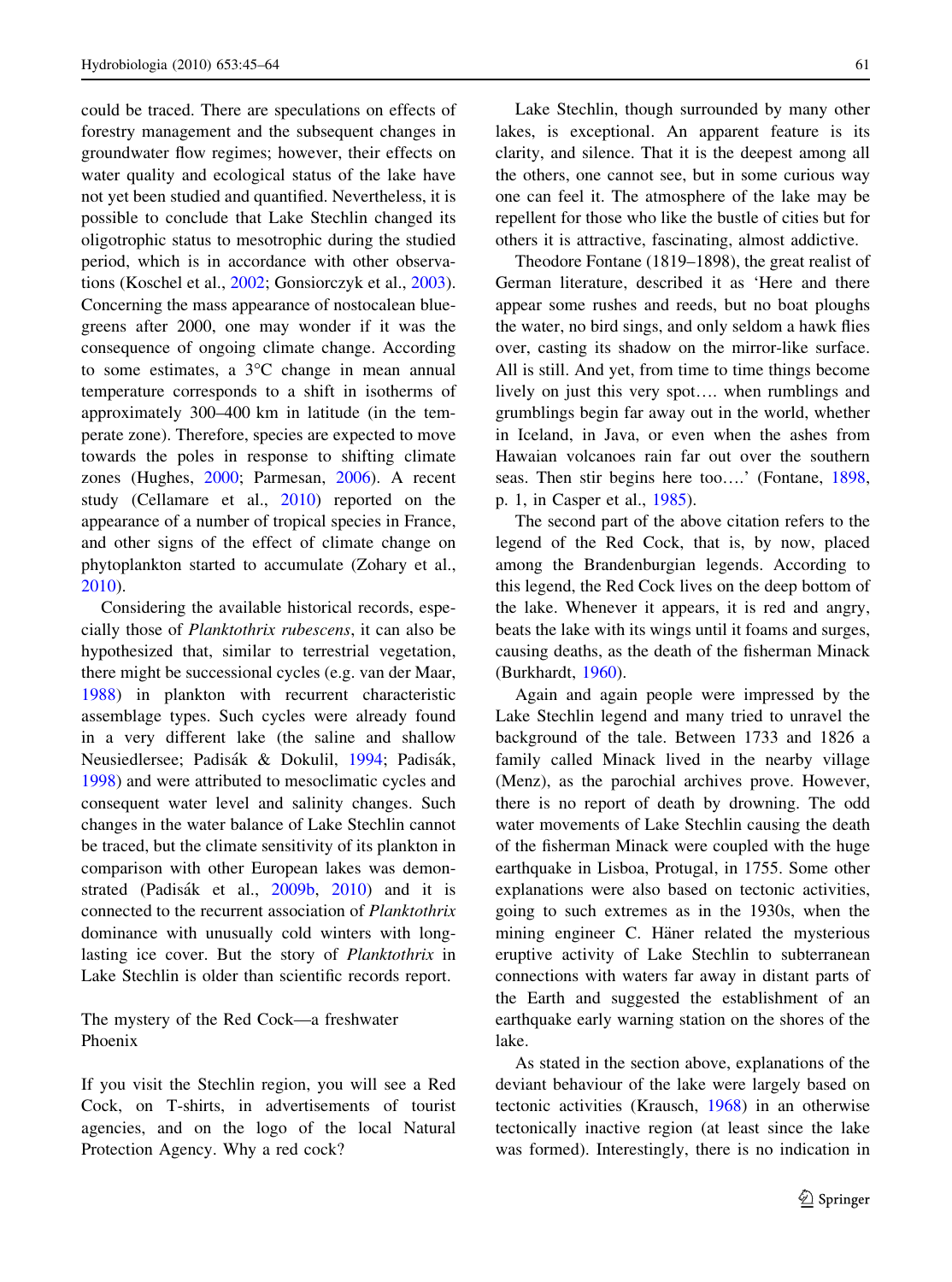<span id="page-17-0"></span>the literature that anybody ever noticed, or wondered about, the colour of the Cock. It was red. Any specimen of any kind of local waterfowl the size of a cock can be red if emerges from the water, from a hole dug into the ice, or, more likely, during a storm that causes ice break-up. Anyway, such an event may occur in the periods when populations of Planktothrix rubescens (the famous 'Burgunderblutalge' in the Swiss legend) developed in the upper hypolimnion and the subsequent winter stagnation in the lake and accumulated below the ice, as Casper's (1985) description reports. In 1997/1998 when we observed a Planktothrix bloom in the lake, no such surface accumulation was seen, which suggests that such accumulations are even rarer than the blooms themselves. In fact, surface accumulation of Planktothrix in the lake combined with sudden and stormy ice break-ups seem to be sufficiently rare to serve as the basis of a legend, but these events are certainly not rare enough to become extinct from the memory of human populations that, without written records, may extend to several generations. In this way, the Red Cock legend parallels the Phoenix legends in people of coastal regions, who repeatedly experienced the resurrection of the 'firebird': any kind of waterfowl glowing from the luminescence of marine dinoflagellates. The Red Cock did not appear very often, but often enough to instigate legends and to reinforce them from time to time. The Red Cock is the Phoenix of a freshwater lake.

For the purpose of this article, the Red Cock legend provides ethnographical evidence for recurrent Planktothrix rubescens blooms in the lake further back than scientific recording allows.

G. E. Hutchinson was one of the few scientists who imposed paradigmatic influence on the science of ecology and limnology in the twentieth century. He was fascinated by the diversity of plankton that confronted the low number of limiting resources (Plankton Paradox; Hutchinson, [1961\)](#page-18-0). How many species are there in Lake X, and how many species there should be? He certainly had this question on his mind when visited the sanctuary of Santa Rosalia on Monte Pellegrino close to Palermo, Sicily. When the first author of this article visited that same place, the sanctuary was quite abandoned but not as much as the 'lake' where neither Corixa punctata or C. affinis (Hutchinson, [1959\)](#page-18-0) were present, since it was no more and no less than a dry basin (it was in summer), convenient for walking on. However, the steps of the first author on the lake's sediment were careful: she was sure that the sediments carry the necessary amount of propagules of all species that are hiding there, as an ecological memory of the lake, waiting for winter rains and ready to rejuvenate year by year. Hutchinson's influence on contemporary ecology and limnology is immeasurable. It is interesting to view the recent literature. Sometimes his articles are often referenced, at other times almost abandoned. Then, again, one or another of his hypotheses is reexamined and referenced frequently. If somebody decides to explore Huchinson's influence, he/she will find a periodic rediscovery of his bits and pieces of science. What else can better show his influential lifework? Hutchinson, in the end, will not be indignant at mixing science with legend. And is there a more reliable witness than Santa Rosalia?

Acknowledgements Phytoplankton studies on Lake Stechlin were supported by the Leibniz-Institute of Freshwater Ecology and Inland Fisheries (Berlin/Stechlin-Neuglobsow, Germany). We thank Mr. Roman Degebrodt, Ms. Monika Papke and Mr. Michael Sachtleben for the field and laboratory assistance. Data analyses were supported by the Hungarian National Science Foundation (OTKA Nr. K 75552). We are extremely grateful for the helpful suggestions of the referees and the improvements they enabled us to make to our original manuscript.

## References

- Burkhardt, A., 1960. Märkische Sagen und Märchen. Altberliner Verlag Lucie Groszer, Berlin.
- Casper, S. J., 1985. The phytoplankton. In Casper, S. J. (ed.), Lake Stechlin. A Temperate Oligotrophic Lake. Dr. W. Junk Publishers, Dordrecht, Boston, Lancaster: 157–195.
- Casper, S., H.-D. Krausch & L. Krey, 1985. The Lake Stechlin area, past and present, and the Lake Stechlin research project. In Casper, S. J. (ed.), Lake Stechlin. A Temperate Oligotrophic Lake. Dr. W. Junk Publishers, Dordrecht, Boston, Lancaster: 3–25.
- Cellamare, M., M. Leitão, M. Coste, A. Dutartre & J. Haury, 2010. Tropical phytoplankton taxa in Aquitaine lakes (France). Hydrobiologia 639: 115–128.
- Connell, J. H., 1978. Diversity in tropical rainforests and coral reefs. Science 199: 1302–1310.
- Faith, D. P. & R. H. Norris, 1989. Correlation of environmental variables with patterns of distribution and abundance of common and rare freshwater macroinvertebrates. Biological Conservation 50: 77–98.
- Fontane, T., 1898. Der Stechlin. Friedrich Fontane & Co., Berlin.
- Gaston, K. J., 1994. Rarity. Chapman & Hall, London.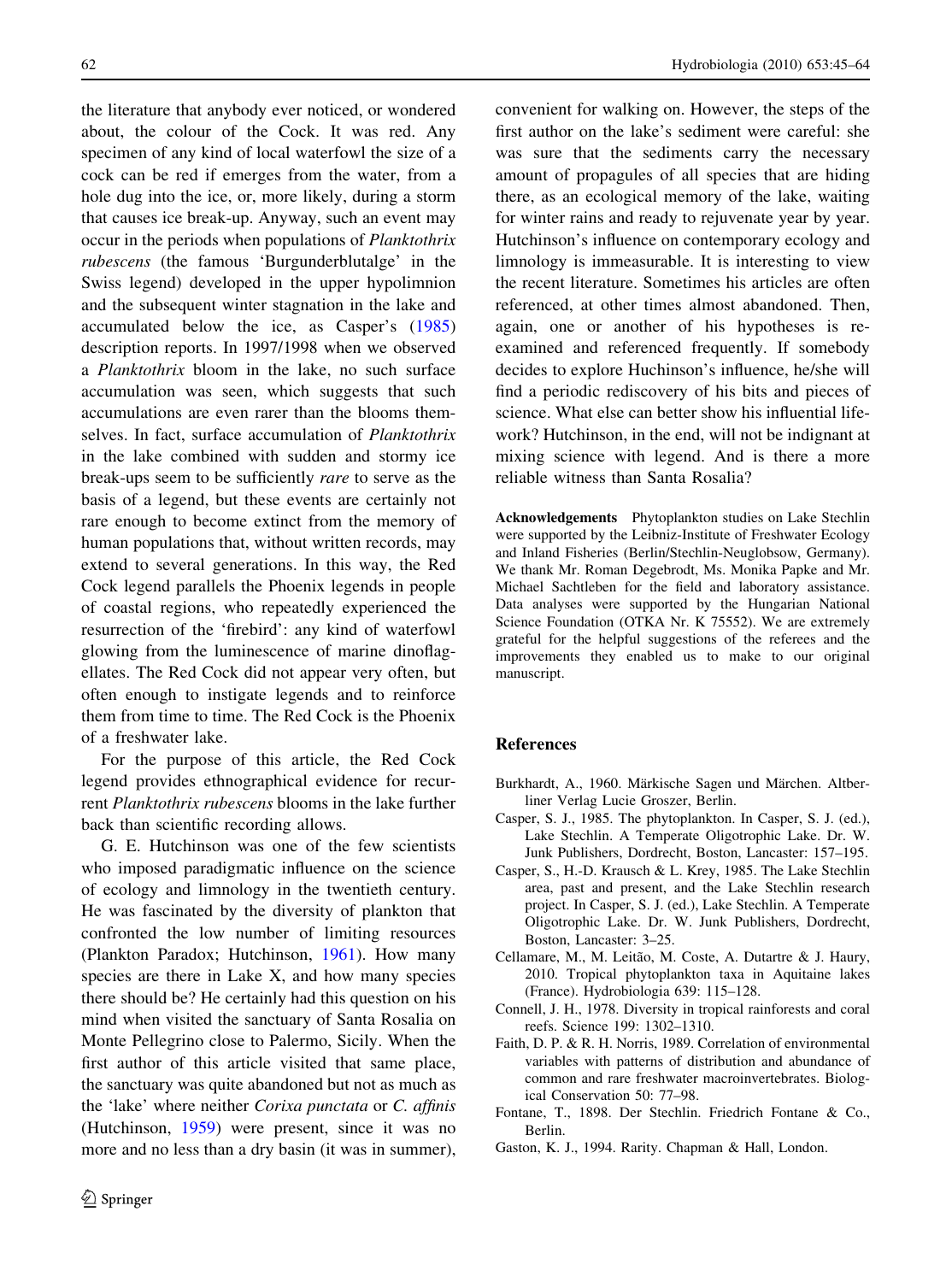- <span id="page-18-0"></span>Gonsiorczyk, T., P. Casper & R. Koschel, 2001. Mechanisms of phosphorus release from the bottom sediment of the oligotrophic Lake Stechlin: importance of the permanently oxic sediment surface. Archiv für Hydrobiologie 151: 203– 219.
- Gonsiorczyk, T., P. Casper & R. Koschel, 2003. Long-term development of the phosphorus accumulation and oxygenconsumption in the hypolimnion of oligotrophic Lake Stechlin and seasonal variations in the pore water chemistry of the profundal sediments. Archiv für Hydrobiologie/Advances in Limnology 58: 73–86.
- Gosselain, V. & P. B. Hamilton, 2000. Algamica: revisions to a key-based computerized counting program for free-living, attached and benthic algae. Hydrobiologia 438: 139–142.
- Hamilton, P. B., 1990. The revised edition of a computerized plankton counter for plankton, periphyton and sediment analyses. Hydrobiologia 194: 23–30.
- Hardin, G., 1960. The competitive exclusion theory. Science 131: 1292–1297.
- Hughes, L., 2000. Biological consequences of global warming: is the signal already apparent? Trends in Ecology & Evolution 15: 56–61.
- Hutchinson, G. E., 1959. Homage to Santa Rosalia or why are there so many kinds of anumals? American Naturalist 93: 145–159.
- Hutchinson, G. E., 1961. The paradox of plankton. The American Naturalist 95: 137–147.
- Koschel, R. & D. D. Adams, 2003. Preface: an approach to understanding a temperate oligotrophic lowland lake (Lake Stechlin, Germany). Archiv für Hydrobiologie/ Advances in Limnology 58: 1–9.
- Koschel, R., T. Gonsczyorczik, L. Krienitz, J. Padisák & W. Scheffler, 2002. Primary production of phytoplankton and nutrient metabolism during and after thermal pollution in a deep, oligotrophic lowland lake (Lake Stechlin, Germany). Verhandlungen der Internationale Vereinigung für theoretische und angewandte Limnologie 29: 569–575.
- Krausch, H. -D., 1968. Die Pflanzengesellschaften des Stechlinsee-Gebietes. IV. Die Moore. Limnologica 6: 321–380.
- Krieger, W., 1927. Der Gattung Centronella Voigt. Berichte der Deutschen Botanischen Gesellschaft 45: 281–290.
- Longton, R. E., 1992. Reproduction and rarity in British mosses. Biological Conservation 59: 89–98.
- Lund, J. W. G., C. Kipling & E. D. LeCren, 1958. The invert microscope method of estimating algal numbers and the statistical basis of estimations by counting. Hydrobiologia 11: 143–170.
- MacArthur, R. H. & E. O. Wilson, 1967. The Theory of Island Biogeography. Princeton University Press, Princeton, NJ.
- Mollenhauer, D. & A. Gutowski, 1996. Zu den Roten Listen für die Algen Deutschlands. Schriftenreihe für Vegetationskunde 28: 527–546.
- Munton, P., 1987. Concepts of threat to the survival of species used in the Red Data books and similar compilations. In Fitter, R. & M. Fitter (eds), The Road to Extinction. IUCN/UNEP, Gland: 72–92.
- Naselli-Flores, L., J. Padisa´k, M. T. Dokulil & I. Chorus, 2003. Equilibrium/steady-state concept in phytoplankton ecology. Hydrobiologia 502: 395–403.
- Németh, J., 2005. Red list of algae in Hungary. Acta Botanica 47: 379–417.
- Padisák, J., 1992. Seasonal succession of phytoplankton in a large shallow lake (Balaton, Hungary) – a dynamic approach to ecological memory, its possible role and mechanisms. Journal of Ecology 80: 217–230.
- Padisák, J., 1998. Sudden and gradual responses of phytoplankton to global climate change: case studies from two large, shallow lakes (Balaton, Hungary and the Neusiedlersee Austria/Hungary). In George, D. G., J. G. Jones, P. Puncochar, C. S. Reynolds & D. W. Sutcliffe (eds), Management of Lakes and Reservoirs During Global Change. Kluwer Academic Publishers, Dordrecht, Boston, London: 111–125.
- Padisák, J. & M. Dokulil, 1994. Meroplankton dynamics in a saline, turbulent, turbid shallow lake (Neusiedlersee, Austria and Hungary). Hydrobiologia 289: 23–42.
- Padisák, J. & C. S. Reynolds, 1998. Selection of phytoplankton associations in Lake Balaton, Hungary, in response to eutrophication and restoration measures, with special reference to cyanoprokaryotes. Hydrobiologia 384: 41–53.
- Padisák, J., L. Krienitz, R. Koschel & J. Nedoma, 1997. Deep layer picoplankton maximum in the oligotrophic Lake Stechlin, Germany: origin, activity, development and erosion. European Journal of Phycology 32: 403–416.
- Padisa´k, J., F. A. R. Barbosa, R. Koschel & L. Krienitz, 2003a. Deep layer cyanoprokaryota maxima are constitutional features of lakes: examples from temperate and tropical regions. Archiv für Hydrobiologie, Special Issues, Advances in Limnology 58: 175–199.
- Padisa´k, J., W. Scheffler, P. Kasprzak, R. Koschel & L. Krienitz, 2003b. Interannual changes (1994–2000) of phytoplankton of Lake Stechlin. Archiv für Hydrobiologie, Special Issues, Advances in Limnology 58: 101–133.
- Padisák, J., W. Scheffler, C. Sípos, P. Kasprzak, R. Koschel & L. Krienitz, 2003c. Spatial and temporal pattern of development and decline of the spring diatom populations in Lake Stechlin in 1999. Archiv für Hydrobiologie, Special Issues, Advances in Limnology 58: 135–155.
- Padisa´k, J., L. O. Crossetti & L. Naselli-Flores, 2009a. Use and misuse in the application of the phytoplankton functional classification: a critical review with updates. Hydrobiologia 621: 1–19.
- Padisák, J., É. Hajnal, R. Koschel & L. Krienitz, 2009b. The importance of winter phytoplankton composition in contrasting lakes: a deep stratifying and a shallow polymictic. Verhandlungen der internationale Vereinigung für theoretische und angewandte Limnologie 30: 757–760.
- Padisák, J., É. Hajnal, L. Naselli-Flores, M. T. Dokulil, P. Nõges & T. Zohary, 2010. Convergence and divergence in organization of phytoplankton communities under various regimes of physical and biological control. Hydrobiologia 639: 205–220.
- Parmesan, C., 2006. Ecological and evolutionary responses to recent climate change. Annual Review of Ecology, Evolution, and Systematics 37: 637–669.
- Podani, J., 1988. Syn-Tax III. User's manual. Abstracta Botanica 12: 1–183.